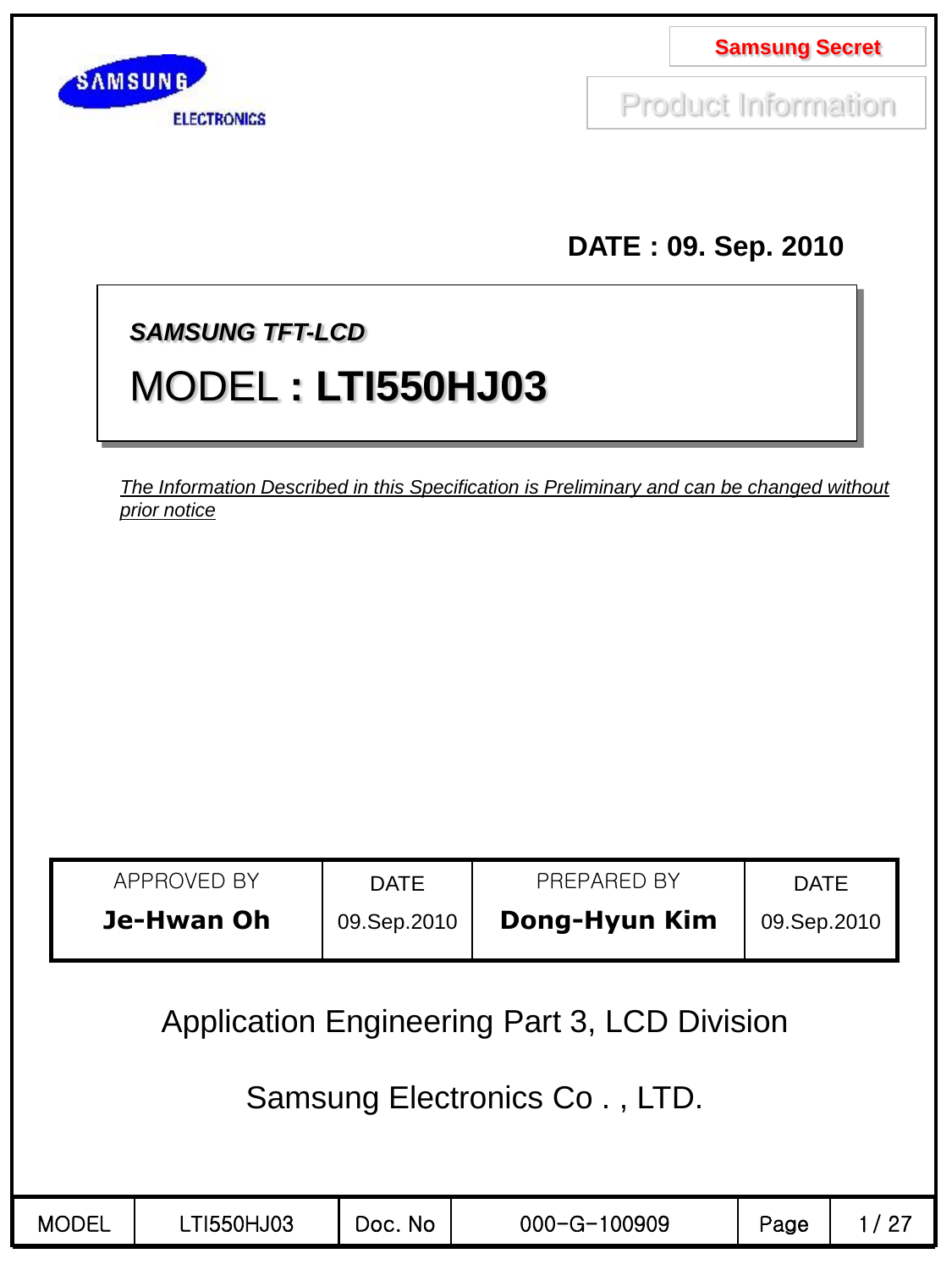|                                                                                                                                                                                                     |            |         | <b>Contents</b> |  | <b>Samsung Secret</b> |      |
|-----------------------------------------------------------------------------------------------------------------------------------------------------------------------------------------------------|------------|---------|-----------------|--|-----------------------|------|
|                                                                                                                                                                                                     |            |         |                 |  |                       |      |
|                                                                                                                                                                                                     |            |         |                 |  |                       |      |
|                                                                                                                                                                                                     |            |         |                 |  |                       |      |
|                                                                                                                                                                                                     |            |         |                 |  |                       |      |
|                                                                                                                                                                                                     |            |         |                 |  |                       |      |
| 3.1 TFT LCD Module<br>3.2 Back Light Unit<br>3.3 Inverter Input & Specification                                                                                                                     |            |         |                 |  |                       |      |
| 4.1 Input Signal & Power<br>4.2 Inverter Input Pin Configuration<br>4.3 Inverter Input Power Sequence<br>4.4 LVDS Interface<br>4.5 Input Signals, Basic Display Colors and Gray Scale of Each Color |            |         |                 |  |                       |      |
| 5.1 Timing Parameters (DE only mode)<br>5.2 Timing Diagrams of interface Signal (DE only mode)<br>5.3 Power ON/OFF Sequence                                                                         |            |         |                 |  |                       |      |
|                                                                                                                                                                                                     |            |         |                 |  |                       |      |
|                                                                                                                                                                                                     |            |         |                 |  |                       |      |
|                                                                                                                                                                                                     |            |         |                 |  |                       |      |
| 9.1 Handling<br>9.2 Storage<br>9.3 Operation<br>9.4 Operation Condition Guide<br>9.5 Others                                                                                                         |            |         |                 |  |                       |      |
| <b>MODEL</b>                                                                                                                                                                                        | LTI550HJ03 | Doc. No | 000-G-100909    |  | Page                  | 2/27 |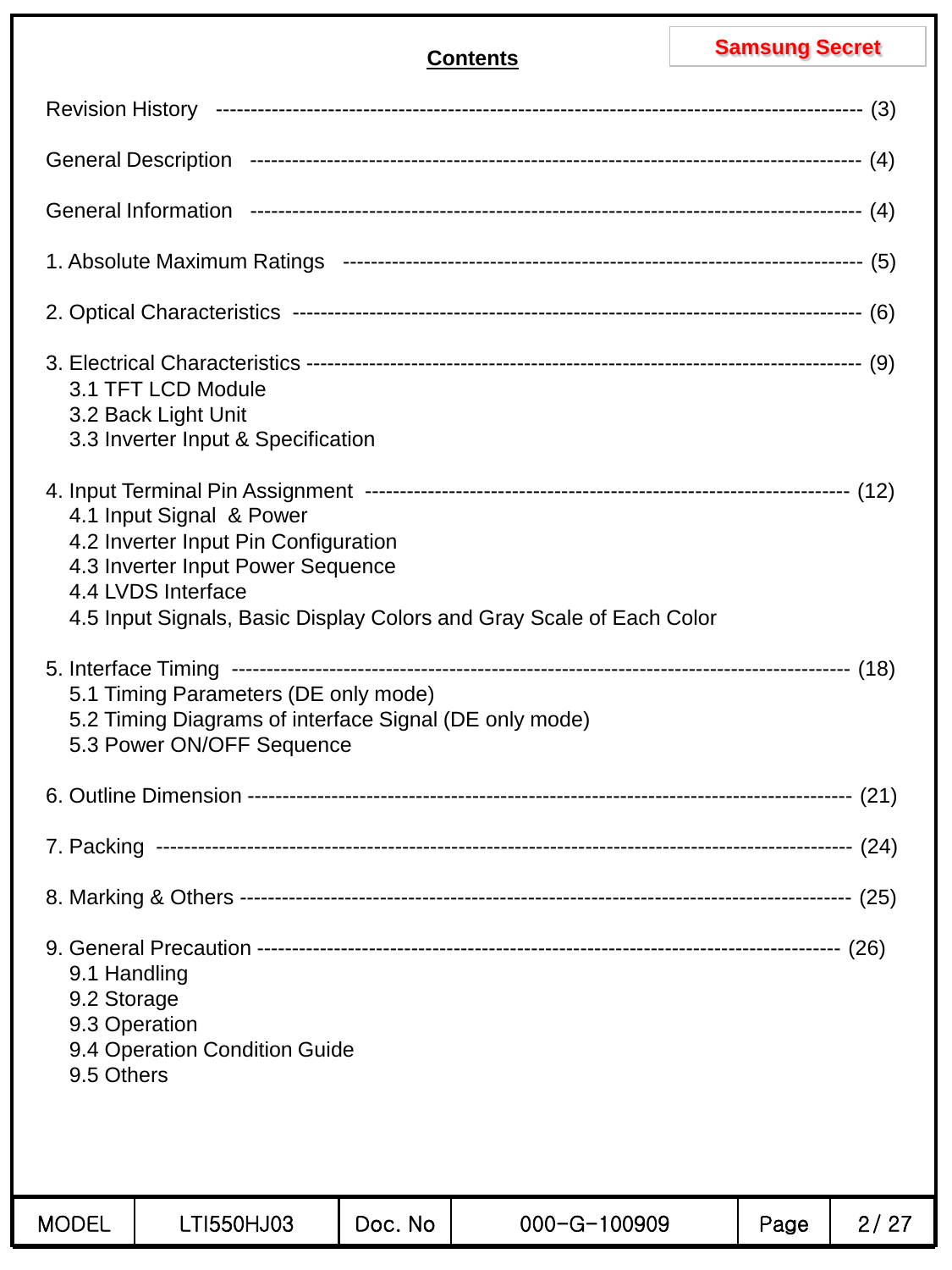## **Revision History**

| <b>Date</b>      | Rev. No | Page | <b>Summary</b>      |
|------------------|---------|------|---------------------|
| Sep. 09.<br>2010 | 000     | all  | <b>First issued</b> |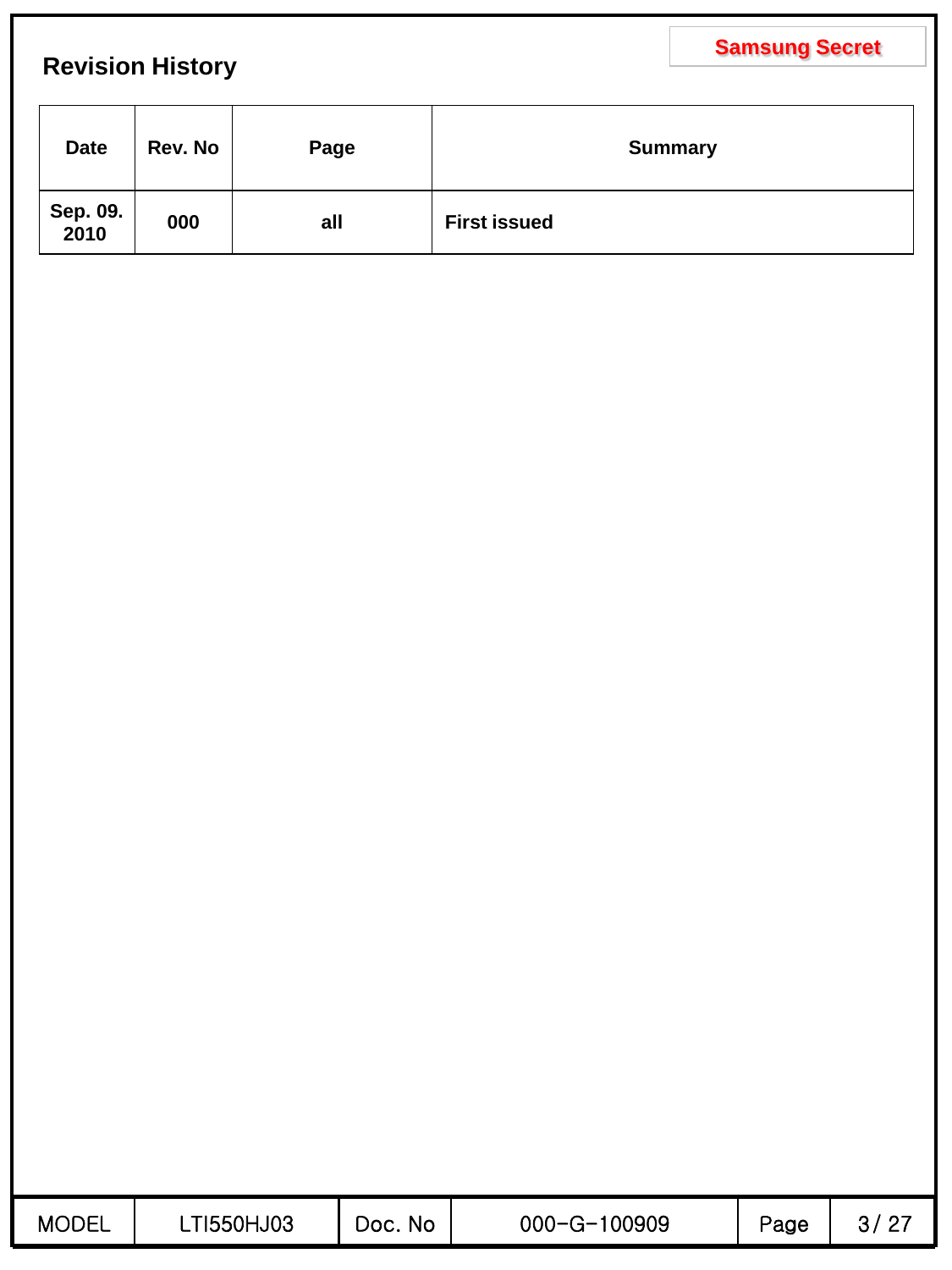## **General Description**

## **Description**

**LTI550HJ03** is a color active matrix liquid crystal display (LCD) that uses amorphous silicon TFT(Thin Film Transistor) as switching components. This model is composed of a TFT LCD panel, a driver circuit and a back light unit. The resolution of a 55.0" is 1920 x 1080 and this model can display up to 1.07 Billion colors with wide viewing angle of 89° or higher in all directions. This panel is intended to support applications to provide a excellent performance for Flat Panel Display such as Home-alone Multimedia TFT-LCD TV and High Definition TV

### **Features**

- RoHS compliance (Pb-free)
- High contrast ratio & aperture ratio with wide color gamut
- SPVA(Super Patterned Vertical Align) mode
- Wide viewing angle  $(\pm 178^{\circ})$
- High speed response ( & Natural Motion (DFR: Double Frame Rate) )
- FHD resolution (16:9)
- **ELOW Power consumption**
- Direct Type 16 CCFLs(Cold Cathode Fluorescent Lamp)
- DE(Data Enable) mode
- 4ch LVDS (Low Voltage Differential Signaling) interface (4pixel/clock)

### **Caution**

- Only Landscape
- Must use under 8 hour
- Don't use still image

## **General Information**

| <b>Items</b>               | Specification               | Unit              | <b>Note</b> |
|----------------------------|-----------------------------|-------------------|-------------|
| <b>Module Size</b>         | 1,286 (H) X 745 (V)         |                   | $±1.0$ mm   |
|                            | 62.5                        | mm                |             |
| Weight                     | 18,000 (Max)                | g                 |             |
| <b>Pixel Pitch</b>         | $0.630(H) \times 0.630(W)$  | mm                |             |
| <b>Active Display Area</b> | 1209.6(H) X 680.4(V)        | mm                |             |
| <b>Surface Treatment</b>   | Antiglare, Hard-coating(3H) |                   |             |
| <b>Display Colors</b>      | 1.07 Billion                | colors            |             |
| <b>Number of Pixels</b>    | 1920 x 1080                 | pixel             |             |
| <b>Pixel Arrangement</b>   | <b>RGB</b> vertical stripe  |                   |             |
| Display Mode               | Normally Black              |                   |             |
| Luminance of White         | 450 (Typ.)                  | cd/m <sup>2</sup> |             |
|                            |                             |                   |             |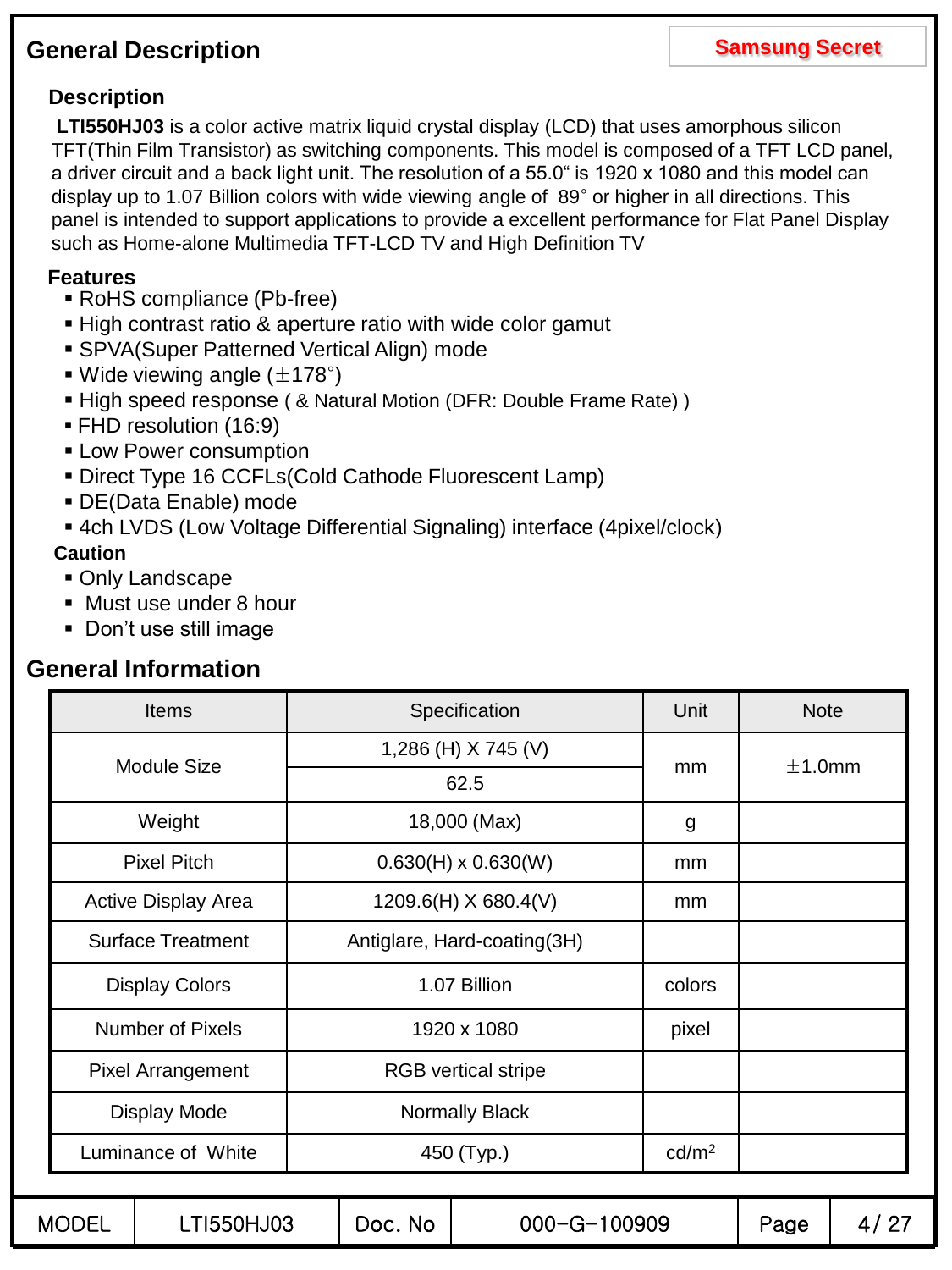## **1. Absolute Maximum Ratings**

If the condition exceeds maximum ratings, it can cause malfunction or unrecoverable damage to the device.

| <b>Item</b>                 | Symbol                         | Min.           | Max. | Unit            | <b>Note</b> |
|-----------------------------|--------------------------------|----------------|------|-----------------|-------------|
| <b>Power Supply Voltage</b> | $\rm V_{DD}$                   | GND-0.5        | 13.2 | V               | (1)         |
| <b>Dimming Control</b>      | Max. Lum                       |                | 5    | V               |             |
| Storage temperature         | $I_{\text{STG}}$               | $-20$          | 60   | С°              |             |
| Operating temperature       | $\mathsf{T}_{\mathsf{OPR}}$    | $\overline{0}$ | 50   | °C              | (2)         |
| Surface temperature         | ${\tt T_{SUR}}$                | 0              | 60   | $\int_0^\infty$ | (3)         |
| Shock (non - operating)     | X, Y, Z                        |                | 30   | G               | (4)         |
| Vibration (non - operating) | $\bm{\mathsf{V}}_\mathsf{NOP}$ |                | 1.5  | G               | (5)         |

### Note (1) Ta=  $25 \pm 2$  °C

- (2) Temperature and relative humidity range are shown in the figure below.
	- a. 90 % RH Max. (Ta ≤ 39 °C)
	- b. Relative Humidity is 90% or less. (Ta  $>$  39 °C)
	- c. No condensation
- (3) Although abnormal visual problems can be occurred in  $T_{SUB}$  range, the polarizer is not damaged in this range.
- (4) 11ms, sine wave, one time for  $\pm X$ ,  $\pm Y$ ,  $\pm Z$  axis
- (5) 10-300 Hz, Sweep rate 10min, 30min for X,Y,Z axis

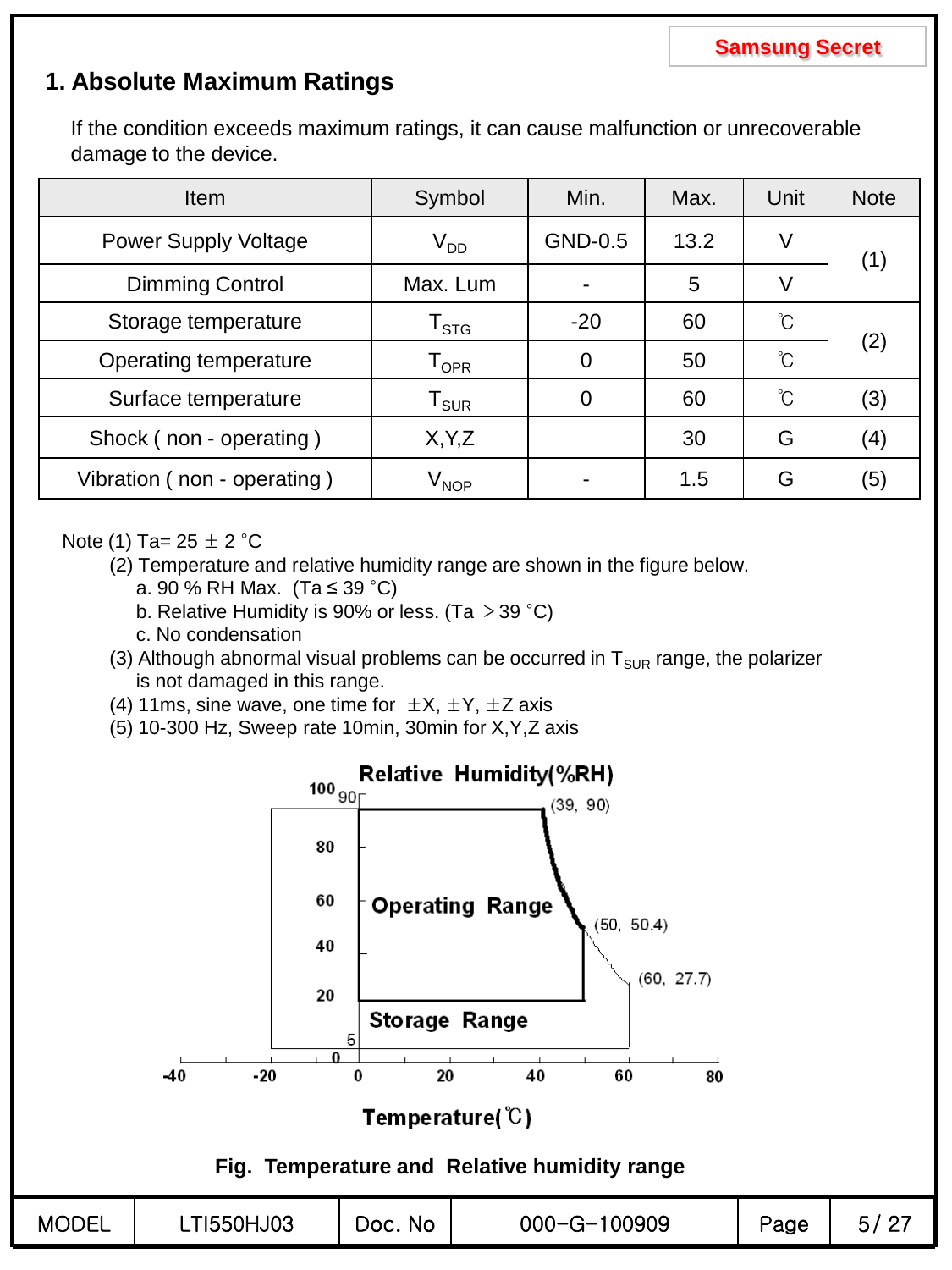## **2. Optical Characteristics Samsung Secret Samsung Secret**

The optical characteristics should be measured in a dark room or equivalent. Measuring equipment : TOPCON RD-80S, TOPCON SR-3, ELDIM EZ-Contrast

| Item                                         |              | Symbol                      | Condition                | Min.    | Typ.           | Max.                     | Unit              | <b>Note</b>          |
|----------------------------------------------|--------------|-----------------------------|--------------------------|---------|----------------|--------------------------|-------------------|----------------------|
| <b>Contrast Ratio</b><br>(Center of screen)  |              | C/R                         |                          | 3,500   | 5,000          |                          |                   | (1)<br>SR-3          |
| Response<br><b>Time</b>                      | $G$ -to- $G$ | Tg                          |                          |         | $6\phantom{1}$ | $\overline{\phantom{a}}$ | msec              | (3)<br><b>RD-80S</b> |
| Luminance of White<br>(Center of screen)     |              | $Y_L$                       |                          | 400     | 450            |                          | cd/m <sup>2</sup> | (4)<br>SR-3          |
|                                              |              | <b>Rx</b>                   | Normal                   |         | 0.637          |                          |                   |                      |
|                                              | Red          |                             | $qL, R = 0$<br>$qU, D=0$ |         | 0.326          |                          |                   |                      |
|                                              |              | Gx                          |                          |         | 0.287          |                          |                   |                      |
| Color<br>Chromaticity<br>(CIE 1931)          | Green        | Gy                          | Viewing                  | TYP.    | 0.607          | TYP.                     |                   | (5), (6)             |
|                                              |              | <b>Bx</b>                   | Angle                    | $-0.03$ | 0.150          | $+0.03$                  |                   | SR-3                 |
|                                              | <b>Blue</b>  | By                          |                          |         | 0.055          |                          |                   |                      |
|                                              | White        | Wx                          |                          |         | 0.280          |                          |                   |                      |
|                                              |              | Wy                          |                          |         | 0.290          |                          |                   |                      |
| <b>Color Gamut</b>                           |              |                             |                          |         | 72             |                          | %                 | (5)                  |
| <b>Color Temperature</b>                     |              | $\blacksquare$              |                          |         | 10,000         |                          | K                 | <b>SR-3</b>          |
|                                              |              | $q_L$                       |                          | 75      | 89             | $\overline{\phantom{a}}$ |                   |                      |
| Viewing                                      | Hor.         | $q_{R}$                     |                          | 75      | 89             | $\blacksquare$           |                   | (6)                  |
| Angle                                        |              | $q_{U}$                     | $C/R \ge 10$             | 75      | 89             | $\overline{\phantom{0}}$ | Degree            | <b>EZ-Contrast</b>   |
|                                              | Ver.         | $q_{D}$                     |                          | 75      | 89             | $\blacksquare$           |                   |                      |
| White Brightness<br>Uniformity<br>(9 Points) |              | $\mathsf{B}_{\mathsf{uni}}$ |                          |         |                | 25                       | $\frac{0}{0}$     | (2)<br>SR-3          |

 $(Ta = 25 \pm 2^{\circ}C, \text{ VDD=12V}, \text{fv= 120Hz}, f_{DCLK} = 297.0 \text{MHz}, \text{Lamp current = 11.5mA})$ 

- Test Equipment Setup

The measurement should be executed in a stable, windless and dark room between 40min and 60min after lighting the back light at the given temperature for stabilization of the back light. This should be measured in the center of screen.

Environment condition : Ta =  $25 \pm 2$  °C

| <b>MODEL</b> | T1550HJ03 | Doc.<br><b>No</b> | 100909<br>$000 - G - 1$ | Page | . റ−<br>C.<br>_ |
|--------------|-----------|-------------------|-------------------------|------|-----------------|
|--------------|-----------|-------------------|-------------------------|------|-----------------|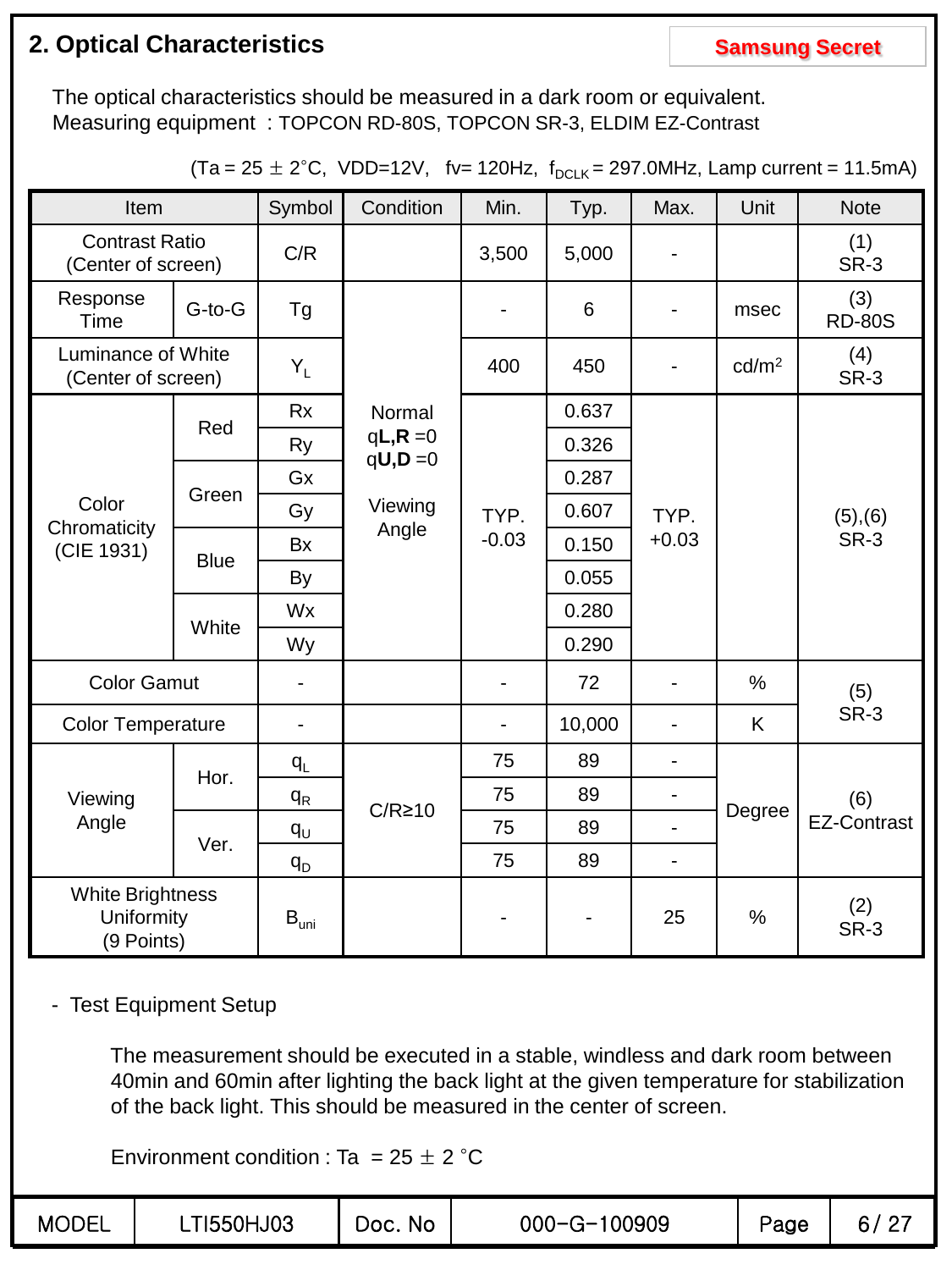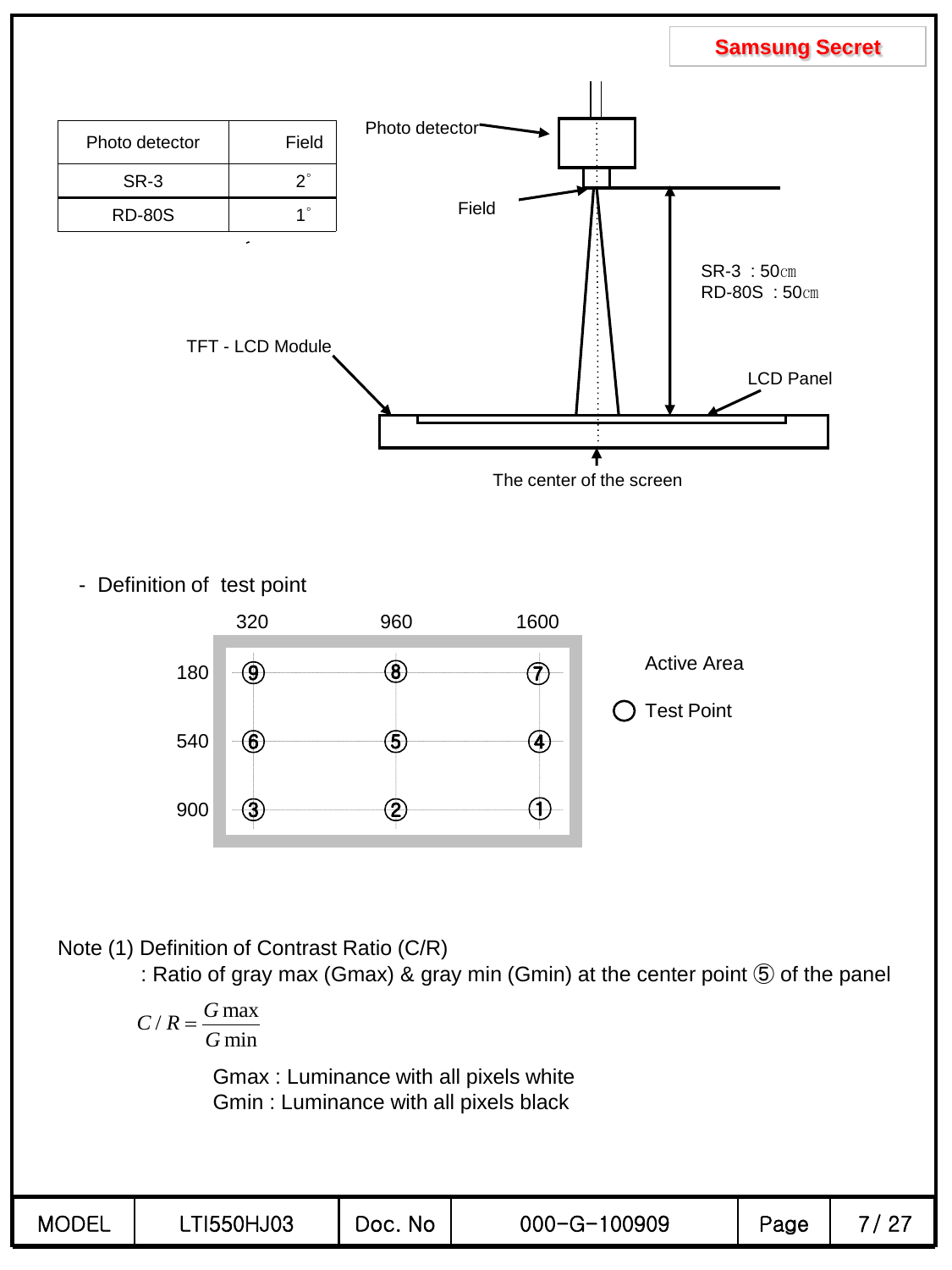Note (2) Definition of 9 points brightness uniformity (Test pattern : Full White )

 $Buni = 100 * \frac{(B \max - B)}{B}$ *B*  $=100 * \frac{(B \max - B \min)}{B}$ max

> Bmax : Maximum brightness Bmin : Minimum brightness

Note (3) Definition of Response time : Sum of Tr, Tf



Note (4) Definition of Luminance of White : Luminance of white at center point ⑤

- Note (5) Definition of Color Chromaticity (CIE 1931) Color coordinate of Red, Green, Blue & White at center point ⑤
- Note (6) Definition of Viewing Angle
	- : Viewing angle range (C/R ≥10)

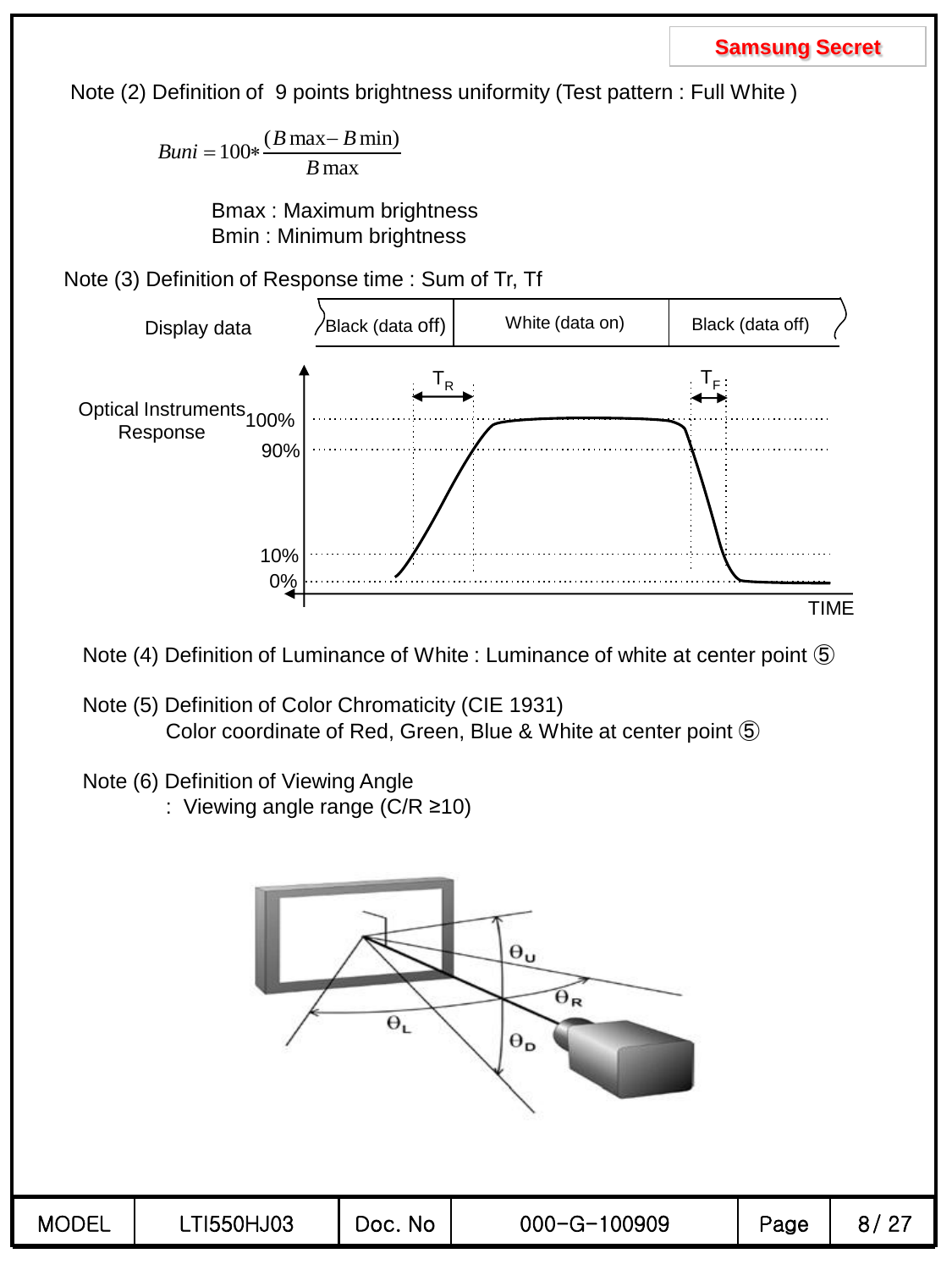## **3. Electrical Characteristics**

### 3.1 TFT LCD Module

The connector for display data & timing signal should be connected.



| Item                           |                                    | Symbol                       | Min.                     | Typ.  | Max. | Unit       | <b>Note</b> |
|--------------------------------|------------------------------------|------------------------------|--------------------------|-------|------|------------|-------------|
| <b>Voltage of Power Supply</b> |                                    | $V_{DD}$                     | 10.8                     | 12.0  | 13.2 | V          | (1)         |
| (a) Black<br>Current of        |                                    |                              | $\overline{\phantom{a}}$ | 700   | 1000 | mA         |             |
| Power                          | (b) White                          | סםי                          | $\overline{\phantom{a}}$ | 700   | 1000 | mA         | (2), (3)    |
| Supply                         | (c) H-STRIPE                       |                              | $\overline{\phantom{a}}$ | 1200  | 1500 | mA         |             |
|                                | <b>Power Consumption (Control)</b> | Pc                           | $\overline{\phantom{a}}$ | 14.4  | 18   | Watt       |             |
| <b>Vsync Frequency</b>         |                                    | $f_{\vee}$                   | 90                       | 120.0 | 125  | Hz         |             |
| <b>Hsync Frequency</b>         |                                    | $f_H$                        | 100                      | 135.0 | 140  | <b>kHz</b> |             |
| Main Frequency                 |                                    | $\mathsf{f}_{\mathsf{DCLK}}$ | 240                      | 297.0 | 310  | <b>MHz</b> |             |
| <b>Rush Current</b>            |                                    | 'RUSH                        |                          |       | 7    | A          | (4)         |

Note (1) The ripple voltage should be controlled under 10% of  $V_{DD}$ .

(2) fV=120Hz, fDCLK = 297.0MHz,  $V_{DD}$  = 12.0V, DC Current.

(3) Power dissipation check pattern (LCD Module only)

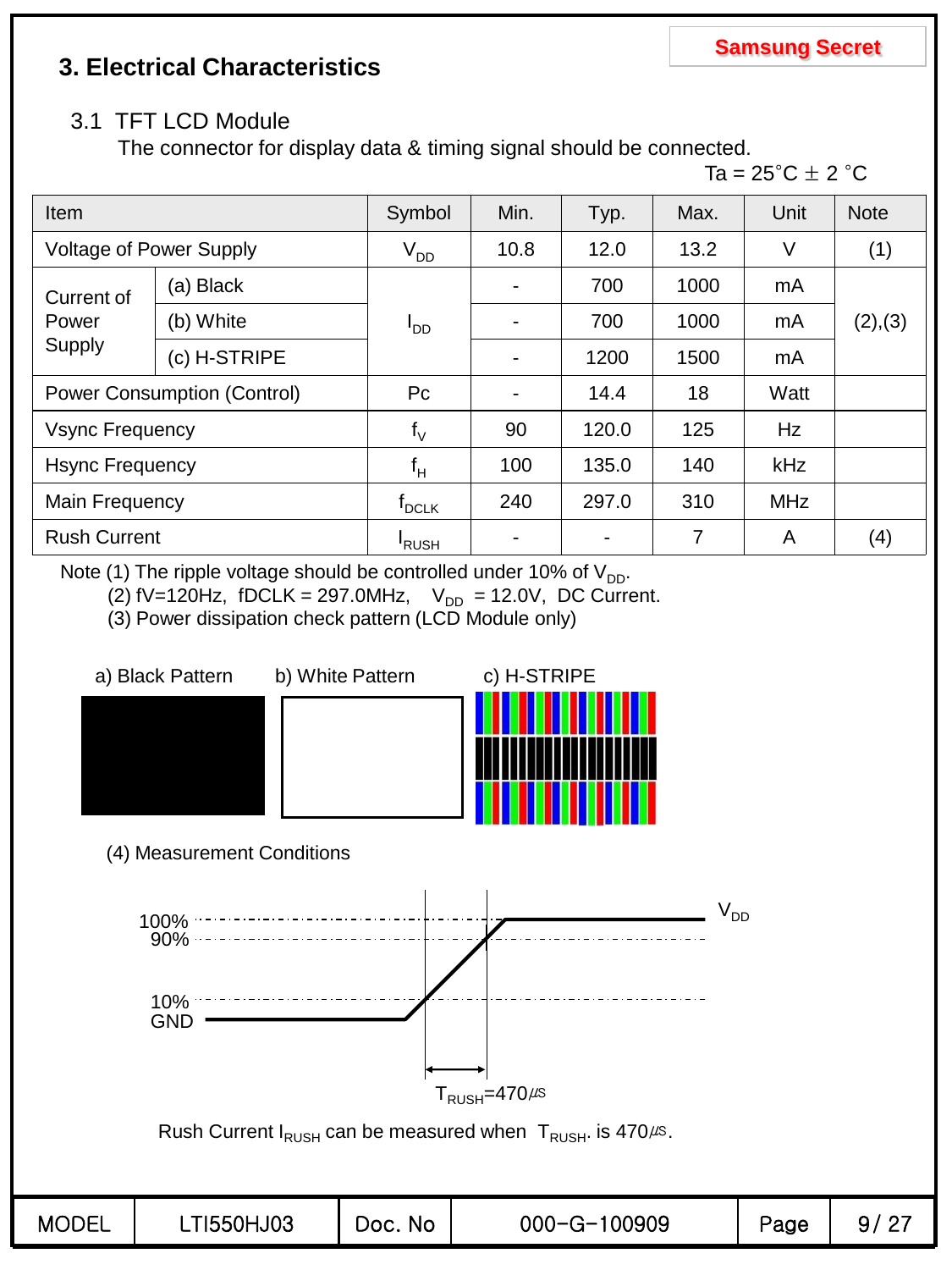### 3.2 Back Light Unit

The back light unit contains 16 direct-lighting type CCFLs ( Cold Cathode Fluorescent Lamp )

Ta=25  $\pm$  2°C



| Item                       | Symbol | Min.   | Тур.           | Max.           | Unit | Note |
|----------------------------|--------|--------|----------------|----------------|------|------|
| <b>Operating Life Time</b> | Hr     | 50,000 | $\blacksquare$ | $\blacksquare$ | Hour |      |

Note (1) It is defined as the time to take until the brightness reduces to 50% of its original value.

[Operating condition : Ta =  $25\pm2\degree$ C, For single lamp only. ]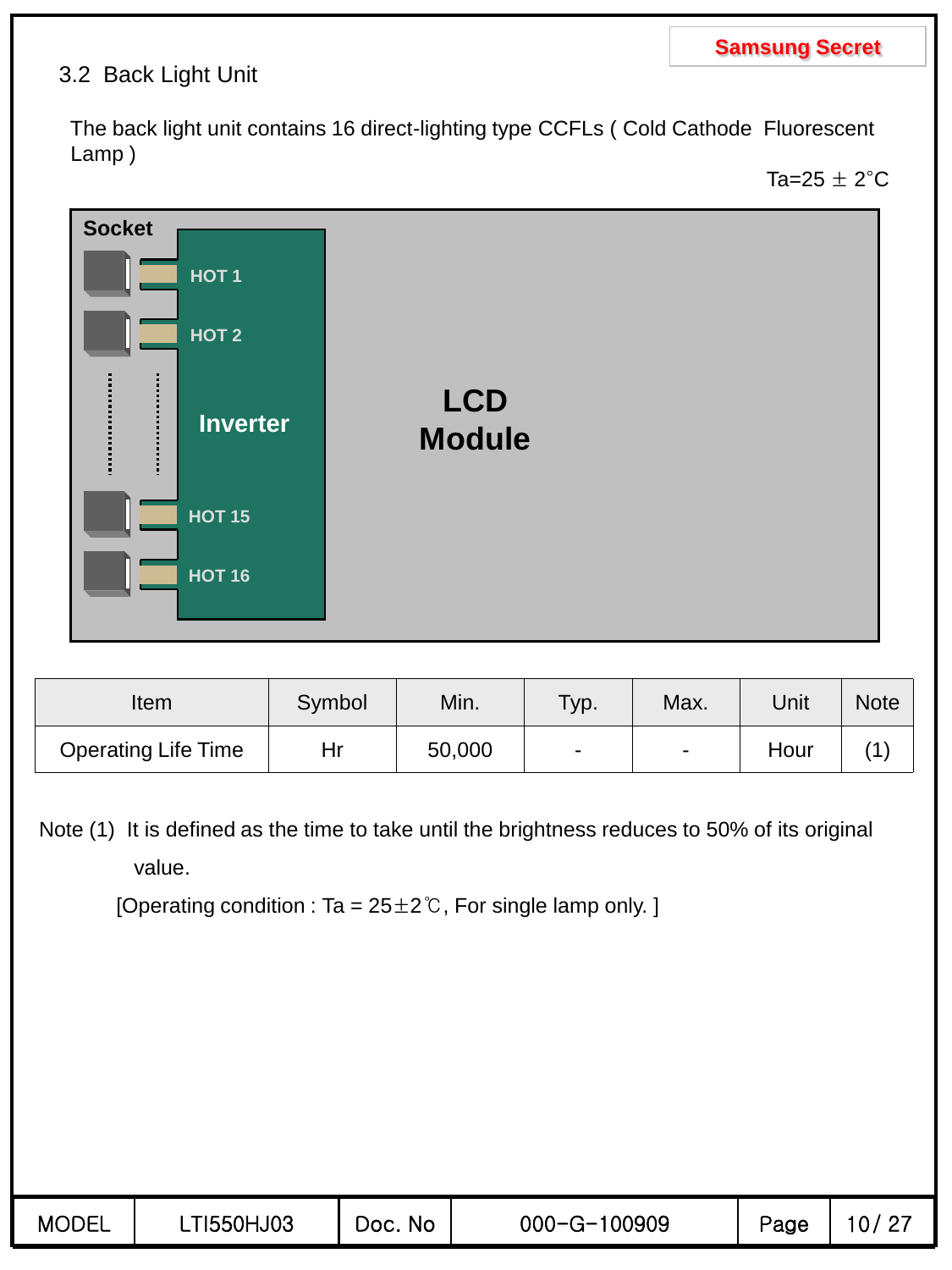### 3.3 Inverter Input Condition & Specification

|                   |                    |                                  |                              | <b>Specifications</b>    |                          |              | <b>Note</b>             |  |
|-------------------|--------------------|----------------------------------|------------------------------|--------------------------|--------------------------|--------------|-------------------------|--|
| <b>Items</b>      | Symbol             | <b>Conditions</b>                | Min.                         | Typ.                     | Max.                     | Unit         |                         |  |
| Input<br>Voltage  | Vin                |                                  | 22                           | 24                       | 26                       | $\vee$       | Ta=25 $\pm$ 2 °C<br>(2) |  |
| Input<br>Current  | <b>I</b> RUSH      | $V$ in=24.0 $V$<br>$Vdim = 3.3V$ | $\blacksquare$               | $\overline{\phantom{a}}$ | 10.72                    | $\mathsf{A}$ | (1)                     |  |
| Lamp<br>Current   | $I_{\text{O,MAX}}$ | Vdim = $3.3$ V                   | 10.4                         | 11<br>11.6               |                          | mArms        |                         |  |
| Shut-down<br>Time | $T_{SD}$           | $Vin = 24V$<br>Vdim $=0-3.3V$    | 1.0                          | 1.5                      | 2.0                      | <b>Sec</b>   |                         |  |
| <b>Backlight</b>  | <b>ON</b>          | Vin= $24.0 V$                    | 2.4                          | $\overline{\phantom{a}}$ | 5.25                     | $\vee$       |                         |  |
| On/Off            | <b>OFF</b>         | Vin= $24.0V$                     | $\overline{0}$               | $\blacksquare$           | 0.8                      |              | (2)                     |  |
| Dimming           |                    | Max Lum                          | 3.3                          | $\blacksquare$           | $\overline{\phantom{0}}$ | $\vee$       |                         |  |
| Control           | $V_{\text{DIM}}$   | Min. Lum                         | $\qquad \qquad \blacksquare$ | $\blacksquare$           | $\overline{0}$           |              | (2)                     |  |
| <b>PWM Duty</b>   | Duty               | Vin= $24.0 V$                    | 20                           | $\blacksquare$           | 100                      | $\%$         | (3)                     |  |

Note) Power Consumption is measured when 450 [cd/m ] of luminance which is the typical luminance.

Lamp Current is measured at the point before Lamp.

- (1) Max Value of the Power Consumption is measured after 60 min warm-up.
- (2) The ripple voltage should be controlled under 10% of Input Signal
- Additional Appendix for Supply Current & Power consumption

| <b>Items</b>                | Symbol           | Conditions                                           | Min. | Typ.  | Max.  | Unit |
|-----------------------------|------------------|------------------------------------------------------|------|-------|-------|------|
| Input                       | lin _ overshoot  | $Vin = 24V$ , $Dim=3.3V$<br>(Within 1hr at BLU on)   |      | 8.3   | 8.85  | A    |
| Current                     | $lin$ saturation | $Vin = 24V$ , $Dim = 3.3V$<br>(After 1hr Aging)      |      | 8.06  | 8.59  | A    |
| Power                       | P _ overshoot    | $Vin = 24V$ , $Dim = 3.3V$<br>(Within 1hr at BLU on) |      | 199.2 | 212.4 | Watt |
| Consumption<br>(Back light) | P saturation     | $Vin = 24V$ , $Dim = 3.3V$<br>(After 1hr Aging)      |      | 193.4 | 206.2 | Watt |

\* Initial turn-on time : From 0sec to 60min after turn-on

| <b>MODEL</b> | T1550HJ03 | No<br>Doc. | 000-G-100909 | Page |   |
|--------------|-----------|------------|--------------|------|---|
|              |           |            |              |      | - |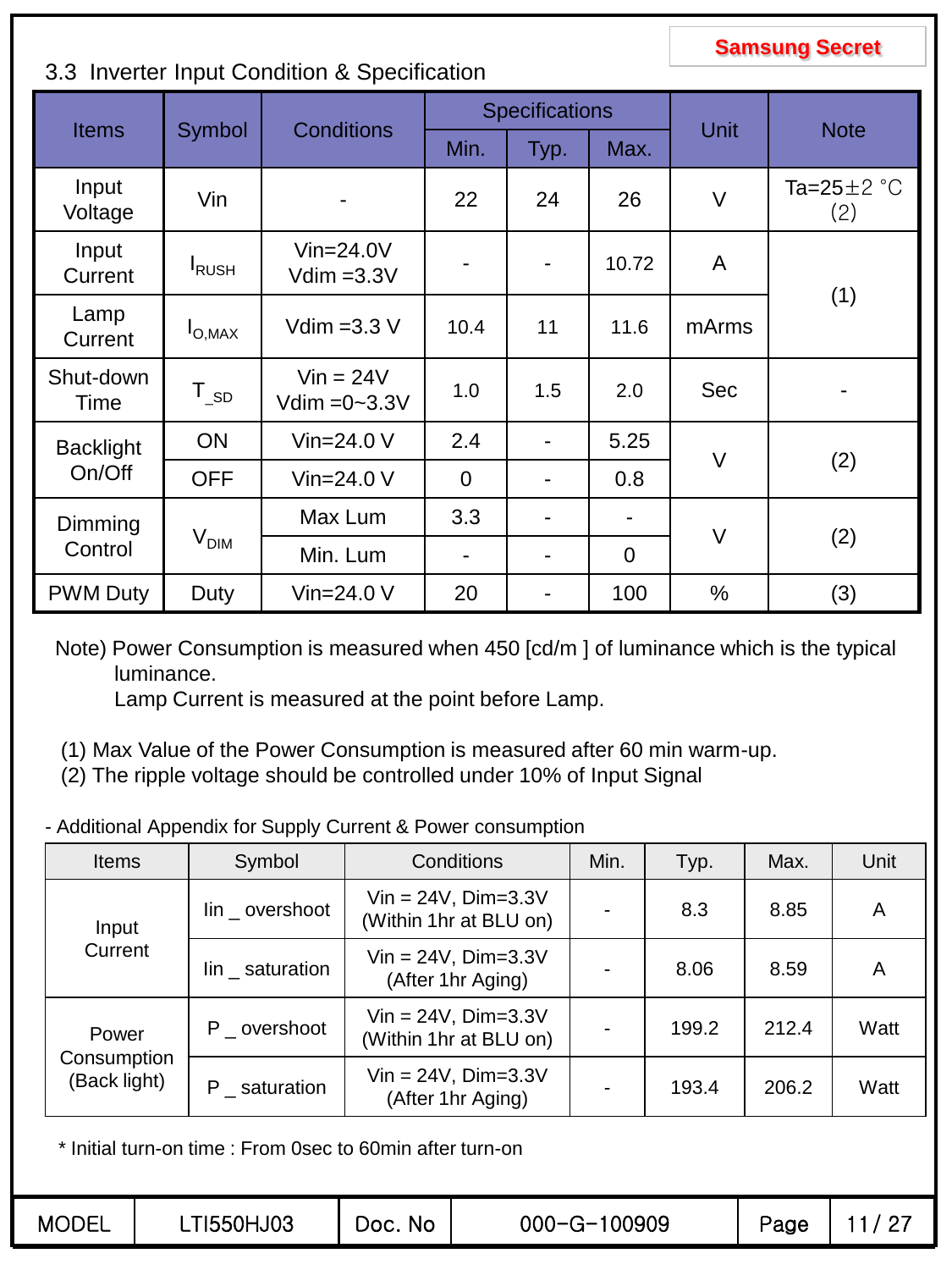# **4. Input Terminal Pin Assignment Compared Secret**

4.1.1 Input Signal & Power Connector : FI-RE41S-HF (JAE/UJU)

| Pin                     |                                  | <b>Description</b>                                                       | Pin | <b>Symbol</b> | <b>Description</b> |
|-------------------------|----------------------------------|--------------------------------------------------------------------------|-----|---------------|--------------------|
| $\mathbf 1$             |                                  | Vdd(12V)                                                                 | 21  |               | Rx1[3]P            |
| $\mathbf{2}$            |                                  | Vdd(12V)                                                                 | 22  |               | Rx1[4]N            |
| $\mathbf{3}$            |                                  | Vdd(12V)                                                                 | 23  |               | Rx1[4]P            |
| $\overline{\mathbf{4}}$ |                                  | Vdd(12V)                                                                 | 24  |               | <b>GND</b>         |
| $5\phantom{.0}$         |                                  | Vdd(12V)                                                                 | 25  |               | Rx3[0]N            |
| $\bf 6$                 |                                  | No Connection                                                            | 26  |               | Rx3[0]P            |
| $\overline{7}$          |                                  | GND                                                                      | 27  |               | Rx3[1]N            |
| $\pmb{8}$               |                                  | <b>GND</b>                                                               | 28  |               | Rx3[1]P            |
| $\boldsymbol{9}$        |                                  | <b>GND</b>                                                               | 29  | ODD LVDS      | Rx3[2]N            |
| 10                      |                                  | Rx1[0]N                                                                  | 30  | <b>SIGNAL</b> | Rx3[2]P            |
| 11                      |                                  | <b>Rx1[0]P</b>                                                           | 31  |               | <b>GND</b>         |
| 12                      |                                  | Rx1[1]N                                                                  | 32  |               | Rx3CLK-            |
| 13                      |                                  | Rx1[1]P                                                                  | 33  |               | Rx3CLK+            |
| 14                      |                                  | Rx1[2]N                                                                  | 34  |               | <b>GND</b>         |
| 15                      | <b>ODD LVDS</b><br><b>SIGNAL</b> | Rx1[2]P                                                                  | 35  |               | Rx3[3]N            |
| 16                      |                                  | <b>GND</b>                                                               | 36  |               | Rx3[3]P            |
| 17                      |                                  | Rx1CLK-                                                                  | 37  |               | Rx3[4]N            |
| 18                      |                                  | Rx1CLK+                                                                  | 38  |               | Rx3[4]P            |
| 19                      |                                  | <b>GND</b>                                                               | 39  |               | <b>GND</b>         |
| 20                      |                                  | Rx1[3]N                                                                  | 40  |               | No Connection      |
|                         |                                  |                                                                          | 41  |               | No Connection      |
|                         |                                  | Note) No Connection: This PINS are only used for SAMSUNG internal using. |     |               |                    |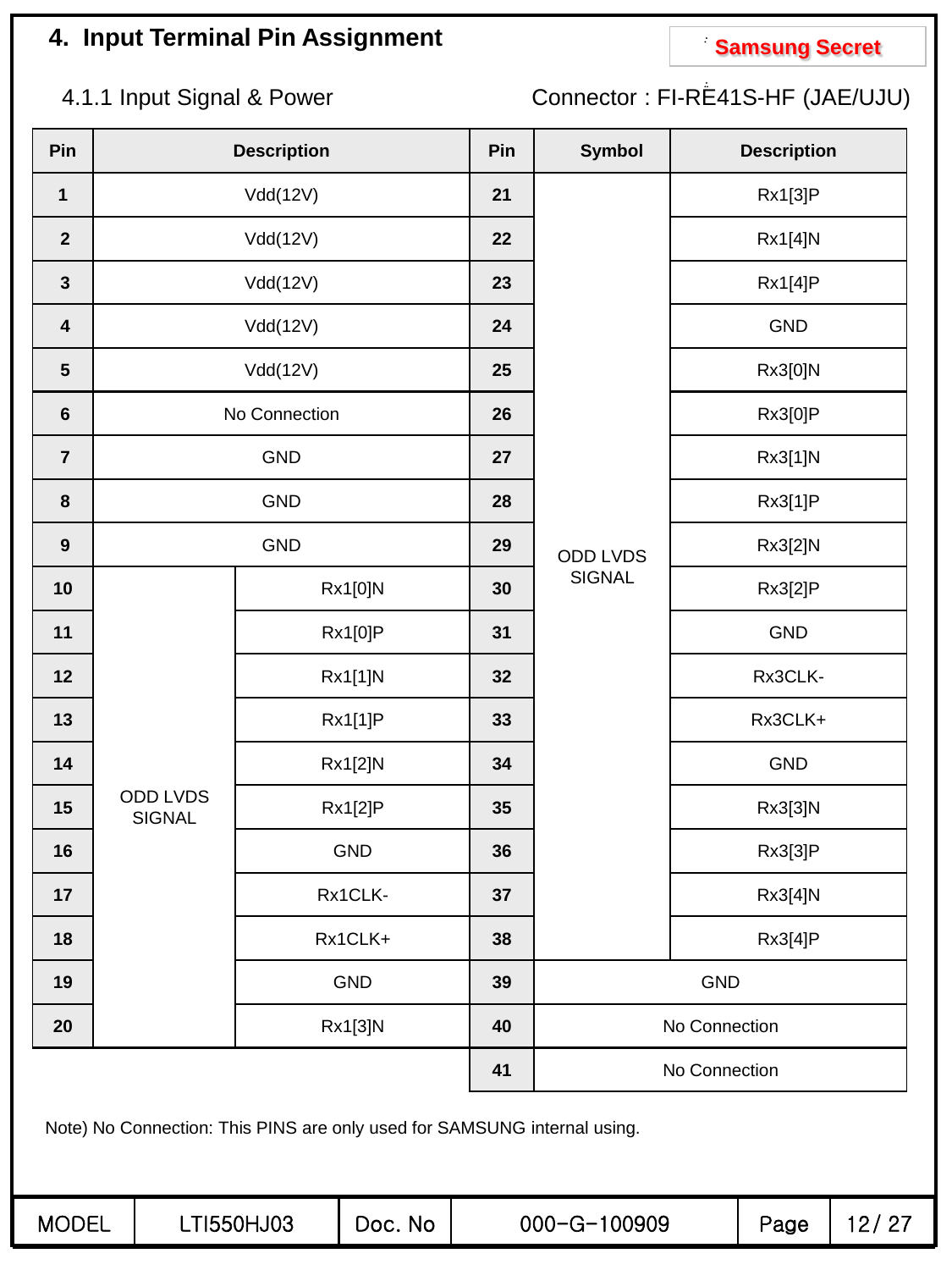## 4.1.2 Input Signal & Power Connector : FI-RE51S-HF (JAE/UJU)

| Pin              |                            | <b>Description</b>                                                                     |         | Pin |                    | <b>Description</b>             |            |       |  |
|------------------|----------------------------|----------------------------------------------------------------------------------------|---------|-----|--------------------|--------------------------------|------------|-------|--|
| 1                |                            | Vdd(12V)                                                                               |         | 26  |                    |                                | Rx4[0]P    |       |  |
| $\mathbf{2}$     |                            | Vdd(12V)                                                                               |         | 27  |                    |                                | Rx4[1]N    |       |  |
| $\mathbf{3}$     |                            | Vdd(12V)                                                                               |         | 28  |                    |                                | Rx4[1]P    |       |  |
| 4                |                            | Vdd(12V)                                                                               |         | 29  |                    |                                | Rx4[2]N    |       |  |
| $5\phantom{1}$   |                            | Vdd(12V)                                                                               |         | 30  |                    |                                |            |       |  |
| $\bf 6$          |                            | No Connection                                                                          |         | 31  | <b>EVEN</b>        |                                |            |       |  |
| $\overline{7}$   |                            | <b>GND</b>                                                                             |         | 32  | <b>LVDS</b>        |                                |            |       |  |
| 8                |                            | <b>GND</b>                                                                             |         | 33  | <b>SIGNAL</b>      |                                |            |       |  |
| $\boldsymbol{9}$ |                            | <b>GND</b>                                                                             |         | 34  |                    |                                | <b>GND</b> |       |  |
| 10               |                            | Rx2[0]N                                                                                |         | 35  |                    |                                | Rx4[3]N    |       |  |
| 11               |                            | Rx2[0]P                                                                                |         | 36  |                    |                                | Rx4[3]P    |       |  |
| 12               |                            | Rx2[1]N                                                                                |         | 37  |                    |                                | Rx4[4]N    |       |  |
| 13               |                            | Rx2[1]P                                                                                |         | 38  |                    |                                | Rx4[4]P    |       |  |
| 14               |                            | Rx2[2]N                                                                                |         | 39  |                    | <b>GND</b>                     |            |       |  |
| 15               |                            | Rx2[2]P                                                                                |         | 40  |                    | No Connection<br>No Connection |            |       |  |
| 16               |                            | <b>GND</b>                                                                             |         | 41  |                    |                                |            |       |  |
| 17               | <b>EVEN</b><br><b>LVDS</b> | Rx2CLK-                                                                                |         | 42  |                    | No Connection                  |            |       |  |
| 18               | <b>SIGNAL</b>              | Rx2CLK+                                                                                |         | 43  |                    | No Connection                  |            |       |  |
| 19               |                            | <b>GND</b>                                                                             |         | 44  |                    | No Connection                  |            |       |  |
| 20               |                            | Rx2[3]N                                                                                |         | 45  |                    | LVDS Option * Note(1)          |            |       |  |
| 21               |                            | Rx2[3]P                                                                                |         | 46  |                    | No Connection                  |            |       |  |
| 22               |                            | Rx2[4]N                                                                                |         | 47  |                    | No Connection                  |            |       |  |
| 23               |                            | Rx2[4]P                                                                                |         | 48  |                    | No Connection                  |            |       |  |
| 24               |                            | <b>GND</b>                                                                             |         | 49  |                    | No Connection                  |            |       |  |
| 25               |                            | Rx4[0]N                                                                                |         | 50  |                    | No Connection                  |            |       |  |
|                  |                            |                                                                                        |         | 51  |                    | No Connection                  |            |       |  |
| <b>MODEL</b>     |                            | NOTE) No connection : This Pins are only used for SAMSUNG internal using<br>LTI550HJ03 | Doc. No |     | $000 - G - 100909$ |                                | Page       | 13/27 |  |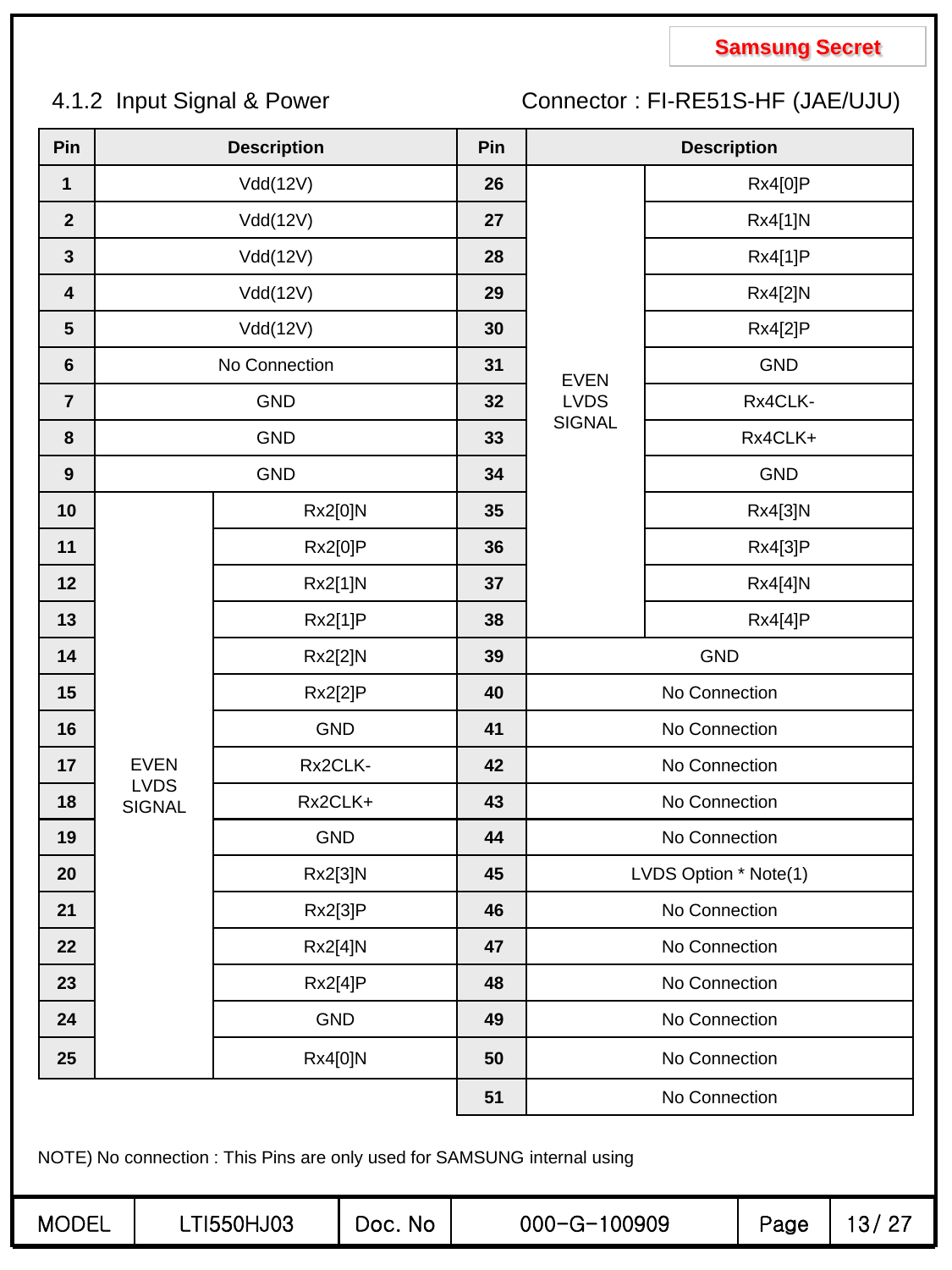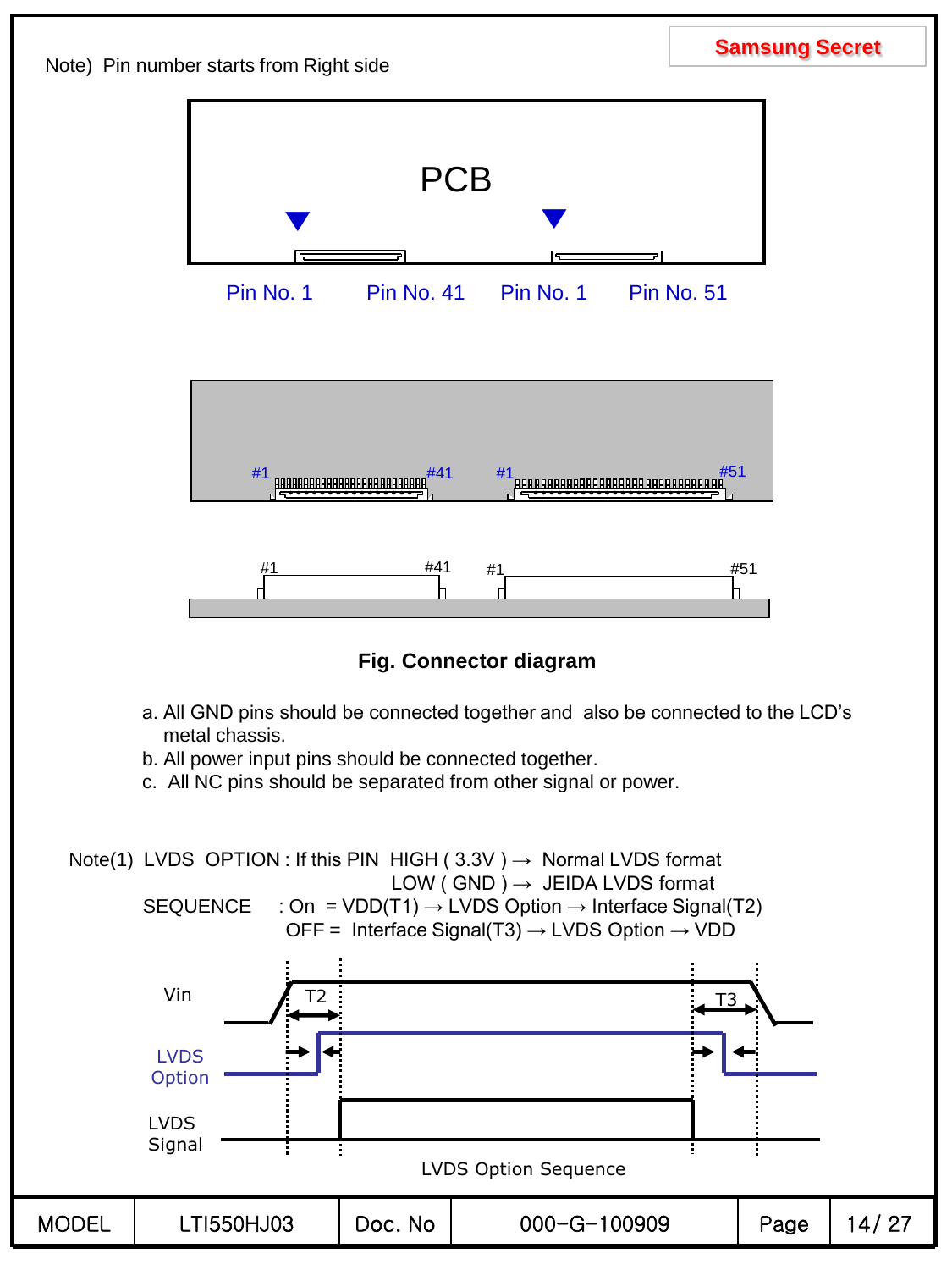## **Samsung Secret** 4.2. Inverter Input Pin Configuration

Connector : 20022WR-14B1 (Yeon-ho)

|                | <b>Pin Configuration(FUNCTION)</b>                    |
|----------------|-------------------------------------------------------|
| Pin No.        | Master                                                |
| 1              | 24 V                                                  |
| 2              | 24 V                                                  |
| $\mathfrak{B}$ | 24 V                                                  |
| $\overline{4}$ | 24 V                                                  |
| 5              | 24 V                                                  |
| 6              | <b>GND</b>                                            |
| $\overline{7}$ | <b>GND</b>                                            |
| 8              | <b>GND</b>                                            |
| $9\,$          | <b>GND</b>                                            |
| 10             | <b>GND</b>                                            |
| 11             | <b>Error Out</b>                                      |
| 12             | Backlight On / Off [ON: 2.4 - 5.25 V, OFF: 0 - 0.8 V] |
| 13             | Dimming Control [0V:Min, 3.3V:Max]                    |
| 14             | <b>NC</b>                                             |

### 4.3. Inverter Input Power Sequence

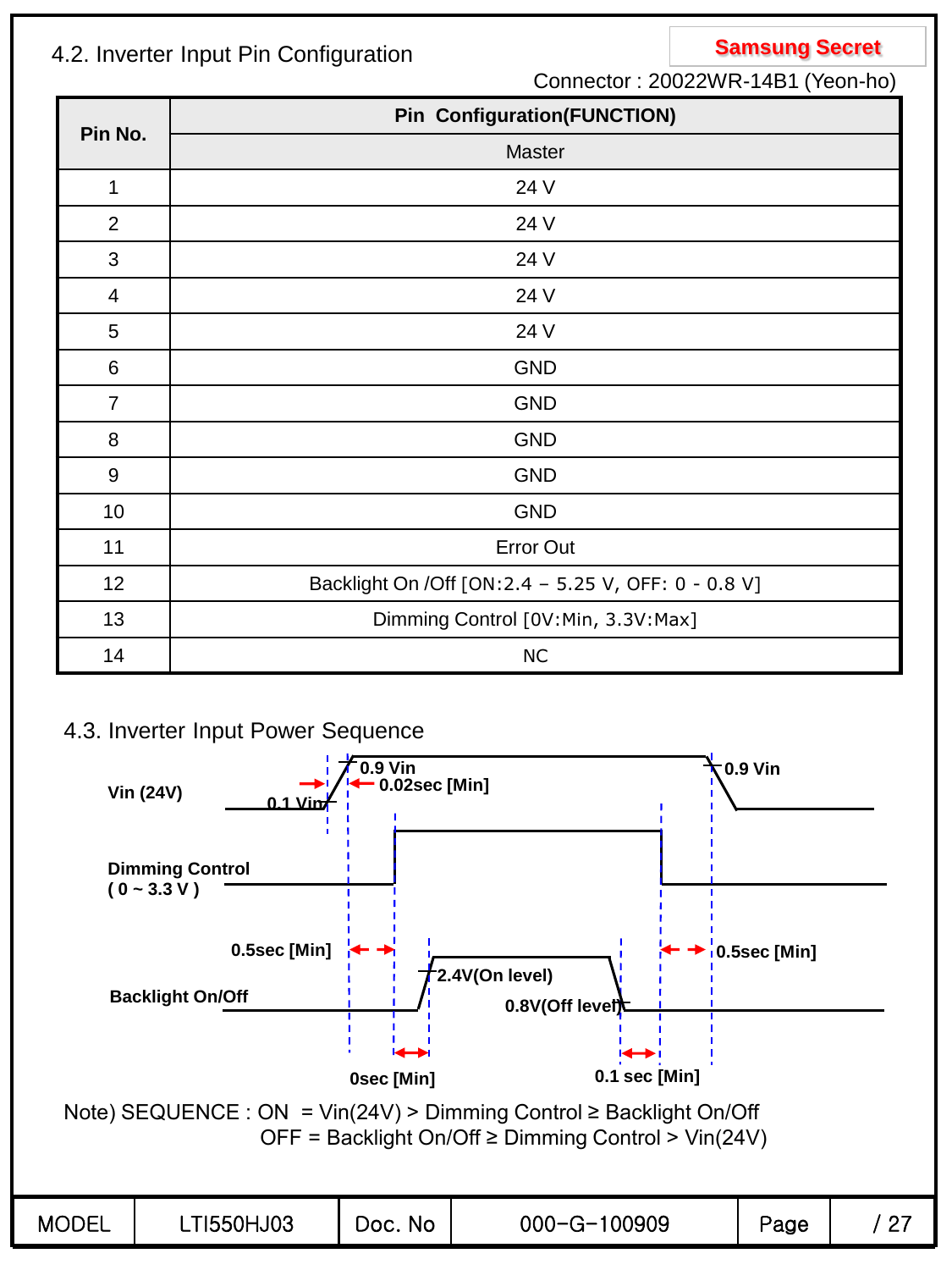## **Samsung Secret** 4.4 LVDS Interface

- LVDS Receiver : Tcon (merged)

### - Data Format (JEIDA & Normal)

|              | LVDS pin     |         | <b>JEIDA - DATA</b> | Normal -DATA    |       |
|--------------|--------------|---------|---------------------|-----------------|-------|
|              | TxIN/RxOUT0  |         | R <sub>4</sub>      | R <sub>0</sub>  |       |
|              | TxIN/RxOUT1  |         | R <sub>5</sub>      | R <sub>1</sub>  |       |
|              | TxIN/RxOUT2  |         | R <sub>6</sub>      | R <sub>2</sub>  |       |
| TxOUT/RxIN0  | TxIN/RxOUT3  |         | R <sub>7</sub>      | R <sub>3</sub>  |       |
|              | TxIN/RxOUT4  |         | R <sub>8</sub>      | R4              |       |
|              | TxIN/RxOUT6  |         | R <sub>9</sub>      | R <sub>5</sub>  |       |
|              | TxIN/RxOUT7  |         | G4                  | G <sub>0</sub>  |       |
|              | TxIN/RxOUT8  |         | G <sub>5</sub>      | G <sub>1</sub>  |       |
|              | TxIN/RxOUT9  |         | G <sub>6</sub>      | G <sub>2</sub>  |       |
|              | TxIN/RxOUT12 |         | G7                  | G <sub>3</sub>  |       |
| TxOUT/RxIN1  | TxIN/RxOUT13 |         | G <sub>8</sub>      | G4              |       |
|              | TxIN/RxOUT14 |         | G <sub>9</sub>      | G <sub>5</sub>  |       |
|              | TxIN/RxOUT15 |         | <b>B4</b>           | B <sub>0</sub>  |       |
|              | TxIN/RxOUT18 |         | <b>B5</b>           | <b>B1</b>       |       |
|              | TxIN/RxOUT19 |         | <b>B6</b>           | <b>B2</b>       |       |
|              | TxIN/RxOUT20 |         | B7                  | B <sub>3</sub>  |       |
|              | TxIN/RxOUT21 |         | B <sub>8</sub>      | <b>B4</b>       |       |
| TxOUT/RxIN2  | TxIN/RxOUT22 |         | B <sub>9</sub>      | B <sub>5</sub>  |       |
|              | TxIN/RxOUT24 |         | <b>HSYNC</b>        | <b>HSYNC</b>    |       |
|              | TxIN/RxOUT25 |         | <b>VSYNC</b>        | <b>VSYNC</b>    |       |
|              | TxIN/RxOUT26 |         | <b>DEN</b>          | <b>DEN</b>      |       |
|              | TxIN/RxOUT27 |         | R <sub>2</sub>      | R <sub>6</sub>  |       |
|              | TxIN/RxOUT5  |         | R <sub>3</sub>      | R <sub>7</sub>  |       |
|              | TxIN/RxOUT10 |         | G <sub>2</sub>      | G <sub>6</sub>  |       |
| TxOUT/RxIN3  | TxIN/RxOUT11 |         | G <sub>3</sub>      | G7              |       |
|              | TxIN/RxOUT16 |         | <b>B2</b>           | B <sub>6</sub>  |       |
|              | TxIN/RxOUT17 |         | B <sub>3</sub>      | <b>B7</b>       |       |
|              | TxIN/RxOUT23 |         | <b>RESERVED</b>     | <b>RESERVED</b> |       |
|              | TxIN/RxOUT28 |         | R <sub>0</sub>      | R <sub>8</sub>  |       |
|              | TxIN/RxOUT29 |         | R <sub>1</sub>      | R <sub>9</sub>  |       |
|              | TxIN/RxOUT30 |         | G <sub>0</sub>      | G <sub>8</sub>  |       |
| TxOUT/RxIN4  | TxIN/RxOUT31 |         | G <sub>1</sub>      | G <sub>9</sub>  |       |
|              | TxIN/RxOUT32 |         | B <sub>0</sub>      | B <sub>8</sub>  |       |
|              | TxIN/RxOUT33 |         | <b>B1</b>           | B <sub>9</sub>  |       |
|              | TxIN/RxOUT34 |         | <b>RESERVED</b>     | <b>RESERVED</b> |       |
| <b>MODEL</b> | LTI550HJ03   | Doc. No | $000 - G - 100909$  | Page            | 16/27 |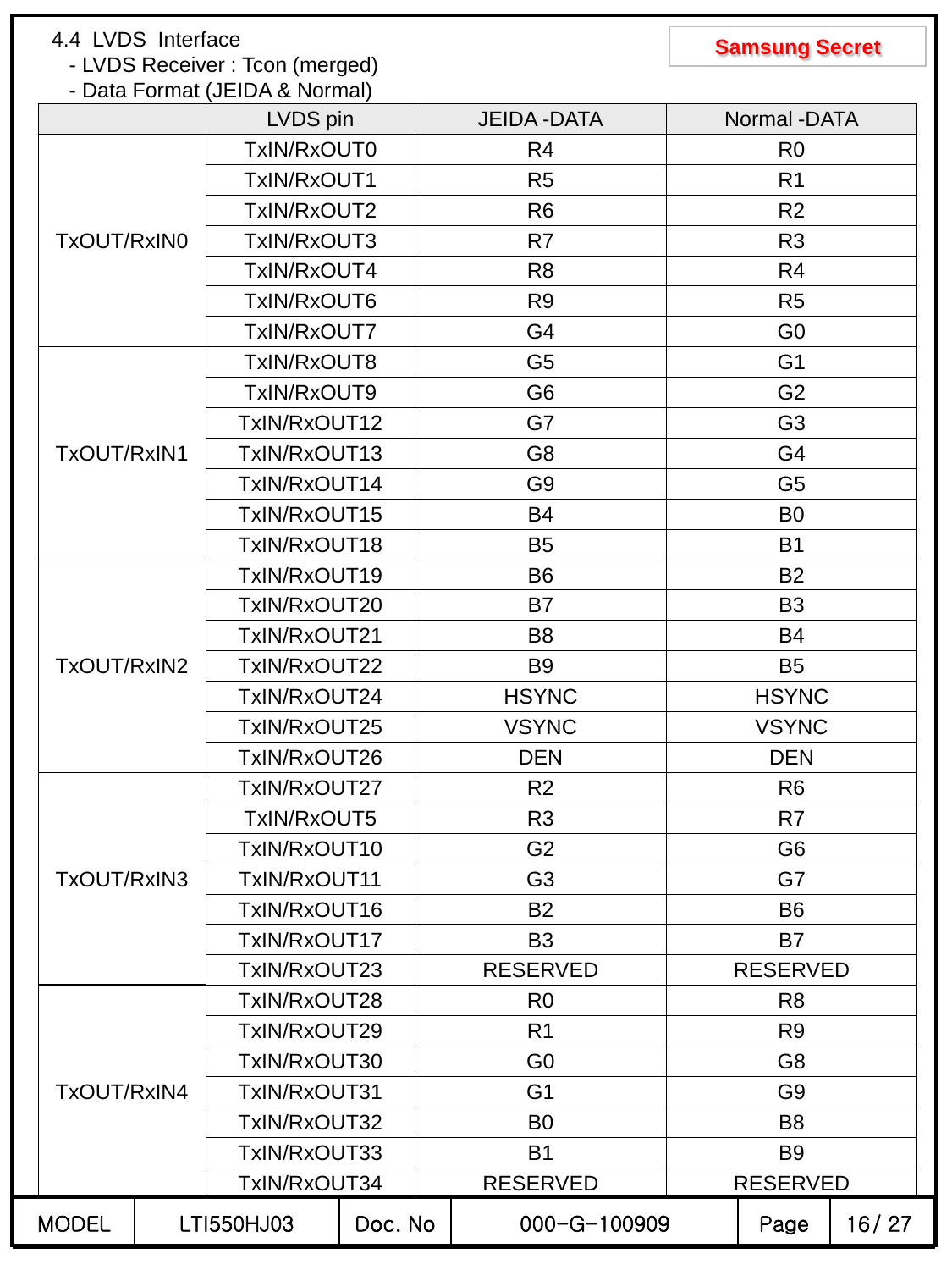## 4.5 Input Signals, Basic Display Colors and Gray Scale of Each Color

|                             |                                                                                                                                                                     |                |                      | <b>DATA SIGNAL</b>   |                      |                      |                |                     |                |                      |                      |                      | <b>GRAY</b>          |                      |                      |                |                      |                |                |                |                      |                      |                      |                      |                      |                      |                      |                      |                      |                      |                |                       |
|-----------------------------|---------------------------------------------------------------------------------------------------------------------------------------------------------------------|----------------|----------------------|----------------------|----------------------|----------------------|----------------|---------------------|----------------|----------------------|----------------------|----------------------|----------------------|----------------------|----------------------|----------------|----------------------|----------------|----------------|----------------|----------------------|----------------------|----------------------|----------------------|----------------------|----------------------|----------------------|----------------------|----------------------|----------------------|----------------|-----------------------|
| <b>COLOR</b>                | <b>DISPLAY</b><br>(8bit)                                                                                                                                            |                |                      |                      |                      |                      | <b>RED</b>     |                     |                |                      |                      |                      |                      |                      |                      |                | <b>GREEN</b>         |                |                |                |                      |                      |                      |                      |                      | <b>BLUE</b>          |                      |                      |                      |                      |                | <b>SCALE</b><br>LEVEL |
|                             |                                                                                                                                                                     | R <sub>0</sub> | R <sub>1</sub>       | R2                   | R <sub>3</sub>       | R <sub>4</sub>       | R <sub>5</sub> | R <sub>6</sub>      | R7             | R <sub>8</sub>       | R <sub>9</sub>       | G <sub>0</sub>       | G <sub>1</sub>       | G <sub>2</sub>       | G <sub>3</sub>       | G <sub>4</sub> | G <sub>5</sub>       | G <sub>6</sub> | G7             | G <sub>8</sub> | G <sub>9</sub>       | B <sub>0</sub>       | <b>B1</b>            | <b>B2</b>            | B <sub>3</sub>       | <b>B4</b>            | <b>B5</b>            | <b>B6</b>            | B7                   | B <sub>8</sub>       | B <sub>9</sub> |                       |
|                             | <b>BLACK</b>                                                                                                                                                        | $\mathbf 0$    | 0                    | 0                    | 0                    | 0                    | 0              | 0                   | 0              | 0                    | 0                    | 0                    | 0                    | 0                    | 0                    | 0              | 0                    | 0              | $\pmb{0}$      | 0              | 0                    | 0                    | 0                    | 0                    | 0                    | 0                    | 0                    | 0                    | 0                    | 0                    | 0              | ÷,                    |
|                             | <b>BLUE</b>                                                                                                                                                         | $\mathbf 0$    | 0                    | 0                    | 0                    | 0                    | 0              | 0                   | 0              | 0                    | 0                    | 0                    | 0                    | 0                    | 0                    | 0              | 0                    | 0              | $\pmb{0}$      | 0              | 0                    | 1                    | 1                    | 1                    | 1                    | 1                    | 1                    | 1                    | 1                    | 1                    | 1              | ÷.                    |
|                             | <b>GREEN</b>                                                                                                                                                        | $\mathbf 0$    | $\mathbf 0$          | $\mathbf 0$          | 0                    | $\mathbf 0$          | 0              | $\mathbf 0$         | $\mathbf 0$    | 0                    | 0                    | 1                    | 1                    | 1                    | 1                    | 1              | 1                    | $\mathbf{1}$   | $\mathbf{1}$   | $\mathbf{1}$   | $\mathbf{1}$         | 0                    | $\mathbf 0$          | $\mathbf 0$          | $\pmb{0}$            | 0                    | 0                    | $\mathbf 0$          | 0                    | 0                    | 0              | ٠                     |
| <b>BASIC</b>                | <b>CYAN</b>                                                                                                                                                         | $\mathbf 0$    | $\mathbf 0$          | 0                    | 0                    | 0                    | 0              | 0                   | 0              | 0                    | 0                    | 1                    | $\mathbf{1}$         | 1                    | 1                    | 1              | $\mathbf{1}$         | $\mathbf{1}$   | 1              | $\mathbf{1}$   | $\mathbf{1}$         | $\mathbf{1}$         | $\mathbf{1}$         | 1                    | 1                    | 1                    | 1                    | 1                    | 1                    | 1                    | 1              | ÷,                    |
| <b>COLOR</b>                | RED                                                                                                                                                                 | $\mathbf{1}$   | 1                    | 1                    | $\mathbf{1}$         | 1                    | 1              | $\mathbf{1}$        | 1              | 1                    | 1                    | 0                    | 0                    | 0                    | 0                    | 0              | 0                    | 0              | $\pmb{0}$      | 0              | 0                    | 0                    | 0                    | $\mathbf 0$          | 0                    | 0                    | 0                    | 0                    | 0                    | 0                    | 0              | ٠                     |
|                             | <b>MAGENTA</b>                                                                                                                                                      | $\mathbf{1}$   | $\mathbf{1}$         | $\mathbf{1}$         | 1                    | 1                    | 1              | 1                   | 1              | 1                    | 1                    | 0                    | 0                    | 0                    | $\mathbf 0$          | $\mathbf 0$    | $\mathbf 0$          | $\mathbf 0$    | $\pmb{0}$      | 0              | $\mathbf 0$          | $\mathbf{1}$         | $\mathbf{1}$         | 1                    | 1                    | 1                    | 1                    | 1                    | 1                    | 1                    | 1              | $\blacksquare$        |
|                             | <b>YELLOW</b>                                                                                                                                                       | $\mathbf{1}$   | $\mathbf{1}$         | 1                    | 1                    | 1                    | 1              | 1                   | 1              | 1                    | 1                    | $\mathbf{1}$         | 1                    | 1                    | 1                    | 1              | $\mathbf{1}$         | $\mathbf{1}$   | $\mathbf{1}$   | $\mathbf{1}$   | $\mathbf{1}$         | 0                    | 0                    | 0                    | 0                    | 0                    | 0                    | 0                    | 0                    | 0                    | 0              | ٠                     |
|                             | <b>WHITE</b>                                                                                                                                                        | $\mathbf{1}$   | 1                    | 1                    | $\mathbf{1}$         | 1                    | 1              | 1                   | 1              | 1                    | 1                    | 1                    | $\mathbf{1}$         | 1                    | 1                    | 1              | $\mathbf{1}$         | $\mathbf{1}$   | 1              | $\mathbf{1}$   | $\mathbf{1}$         | 1                    | $\mathbf{1}$         | 1                    | 1                    | 1                    | 1                    | 1                    | 1                    | $\mathbf{1}$         | 1              | ÷.                    |
|                             | <b>BLACK</b>                                                                                                                                                        | $\mathbf 0$    | $\mathbf 0$          | 0                    | 0                    | 0                    | 0              | 0                   | 0              | 0                    | 0                    | 0                    | 0                    | 0                    | 0                    | 0              | 0                    | 0              | $\pmb{0}$      | 0              | 0                    | 0                    | 0                    | 0                    | 0                    | 0                    | 0                    | 0                    | 0                    | 0                    | $\pmb{0}$      | R <sub>0</sub>        |
|                             |                                                                                                                                                                     | $\mathbf{1}$   | $\mathbf 0$          | 0                    | 0                    | 0                    | 0              | 0                   | 0              | 0                    | 0                    | 0                    | 0                    | 0                    | $\mathbf 0$          | $\mathbf 0$    | $\mathbf 0$          | $\mathbf 0$    | $\pmb{0}$      | 0              | $\mathbf 0$          | 0                    | $\mathbf 0$          | 0                    | 0                    | 0                    | 0                    | $\mathbf 0$          | 0                    | 0                    | $\pmb{0}$      | R <sub>1</sub>        |
|                             | <b>DARK</b>                                                                                                                                                         | $\mathbf 0$    | 1                    | $\mathbf 0$          | 0                    | 0                    | 0              | 0                   | 0              | 0                    | 0                    | 0                    | 0                    | 0                    | $\mathbf 0$          | 0              | 0                    | $\mathbf 0$    | $\pmb{0}$      | 0              | $\mathbf 0$          | 0                    | $\mathbf 0$          | $\mathbf 0$          | $\pmb{0}$            | 0                    | 0                    | $\mathbf 0$          | 0                    | 0                    | 0              | R <sub>2</sub>        |
| <b>GRAY</b><br><b>SCALE</b> | ↑                                                                                                                                                                   | $\ddot{\cdot}$ | $\ddot{\phantom{a}}$ | ÷                    | $\ddot{\phantom{a}}$ | ÷                    |                | ÷                   | $\ddot{\cdot}$ | $\ddot{\cdot}$       | ÷                    | ÷                    | $\ddot{\phantom{a}}$ | ÷                    |                      | ÷              | $\ddot{\phantom{a}}$ | ÷              | $\ddot{\cdot}$ | $\ddot{\cdot}$ | $\ddot{\cdot}$       | $\ddot{\phantom{a}}$ | ÷                    | $\ddot{\phantom{a}}$ | $\ddot{\cdot}$       | ÷                    | ÷                    | t                    | ÷                    | ÷                    | $\ddot{\cdot}$ | $R3-$                 |
| OF<br><b>RED</b>            |                                                                                                                                                                     | ÷              | $\ddot{\phantom{a}}$ | ÷                    | $\ddot{\phantom{a}}$ |                      |                |                     |                |                      |                      | $\ddot{\cdot}$       | $\ddot{\cdot}$       | t                    |                      |                | $\ddot{\phantom{a}}$ |                | $\ddot{\cdot}$ | $\ddot{\cdot}$ | $\ddot{\phantom{a}}$ | $\ddot{\phantom{a}}$ | $\ddot{\phantom{a}}$ | $\ddot{\cdot}$       |                      |                      |                      |                      | $\ddot{\cdot}$       | $\ddot{\phantom{a}}$ |                | R1020                 |
|                             | <b>LIGHT</b>                                                                                                                                                        | $\mathbf{1}$   | $\mathbf 0$          | $\mathbf{1}$         | $\mathbf{1}$         | 1                    | 1              | 1                   | $\mathbf{1}$   | 1                    | 1                    | 0                    | 0                    | 0                    | 0                    | 0              | 0                    | 0              | $\pmb{0}$      | 0              | $\mathbf 0$          | 0                    | $\mathbf 0$          | $\mathbf 0$          | 0                    | 0                    | 0                    | 0                    | 0                    | 0                    | 0              | R <sub>1021</sub>     |
|                             |                                                                                                                                                                     | 0              | 1                    | 1                    | 1                    | 1                    | 1              | 1                   | 1              | 1                    | 1                    | 0                    | 0                    | 0                    | 0                    | 0              | 0                    | 0              | $\pmb{0}$      | 0              | 0                    | 0                    | 0                    | $\pmb{0}$            | 0                    | 0                    | 0                    | 0                    | 0                    | 0                    | 0              | R1022                 |
|                             | <b>RED</b>                                                                                                                                                          | $\mathbf{1}$   | 1                    | 1                    | 1                    | 1                    | 1              | 1                   | 1              | 1                    | 1                    | 0                    | 0                    | 0                    | 0                    | $\mathbf 0$    | $\mathbf 0$          | 0              | $\pmb{0}$      | 0              | 0                    | 0                    | 0                    | 0                    | 0                    | 0                    | 0                    | 0                    | 0                    | 0                    | 0              | R1023                 |
|                             | <b>BLACK</b>                                                                                                                                                        | $\mathbf 0$    | 0                    | 0                    | 0                    | 0                    | 0              | 0                   | 0              | 0                    | 0                    | 0                    | 0                    | 0                    | 0                    | 0              | 0                    | 0              | $\mathbf 0$    | 0              | 0                    | 0                    | 0                    | 0                    | 0                    | 0                    | 0                    | 0                    | 0                    | 0                    | 0              | G0                    |
|                             |                                                                                                                                                                     | $\mathbf 0$    | 0                    | 0                    | 0                    | 0                    | 0              | 0                   | 0              | 0                    | 0                    | 1                    | 0                    | 0                    | 0                    | 0              | 0                    | $\pmb{0}$      | $\pmb{0}$      | 0              | 0                    | 0                    | 0                    | 0                    | 0                    | 0                    | 0                    | 0                    | 0                    | 0                    | 0              | G <sub>1</sub>        |
|                             | <b>DARK</b>                                                                                                                                                         | $\mathbf 0$    | $\mathbf 0$          | $\mathbf 0$          | 0                    | $\mathbf 0$          | 0              | $\mathbf 0$         | $\mathbf 0$    | 0                    | 0                    | $\mathbf 0$          | $\mathbf{1}$         | 0                    | $\mathbf 0$          | $\mathbf 0$    | $\mathbf 0$          | $\mathbf 0$    | $\pmb{0}$      | 0              | $\mathbf 0$          | $\mathbf 0$          | $\mathbf 0$          | $\mathsf 0$          | $\pmb{0}$            | 0                    | $\mathbf 0$          | $\mathbf 0$          | 0                    | 0                    | $\pmb{0}$      | G <sub>2</sub>        |
| GRAY<br>SCALE               | ↑                                                                                                                                                                   | ÷              | $\ddot{\cdot}$       | ÷                    | ÷                    | $\ddot{\phantom{a}}$ | $\ddot{\cdot}$ |                     |                | $\ddot{\phantom{a}}$ | $\ddot{\phantom{a}}$ | ÷                    | $\ddot{\cdot}$       | $\ddot{\cdot}$       | $\ddot{\phantom{0}}$ | $\ddot{\cdot}$ | $\ddot{\cdot}$       | $\ddot{\cdot}$ | $\ddot{\cdot}$ | $\ddot{\cdot}$ | $\ddot{\phantom{a}}$ | ÷                    | ÷                    | $\ddot{\phantom{a}}$ | $\ddot{\cdot}$       | $\ddot{\cdot}$       | ÷                    |                      | $\ddot{\cdot}$       | $\ddot{\cdot}$       | $\ddot{\cdot}$ | $G3-$                 |
| OF<br><b>GREEN</b>          |                                                                                                                                                                     | ÷              | ÷                    | $\ddot{\phantom{a}}$ |                      |                      |                |                     |                | $\ddot{\phantom{a}}$ | $\ddot{\cdot}$       | $\ddot{\cdot}$       | $\ddot{\cdot}$       | t                    |                      |                | $\ddot{\cdot}$       |                |                | $\ddot{\cdot}$ | $\ddot{\phantom{a}}$ | $\ddot{\phantom{a}}$ | $\ddot{\phantom{a}}$ | $\ddot{\phantom{a}}$ |                      |                      |                      |                      |                      | $\ddot{\cdot}$       |                | G1020                 |
|                             | <b>LIGHT</b>                                                                                                                                                        | $\mathbf 0$    | $\mathbf 0$          | $\mathbf 0$          | 0                    | $\mathbf 0$          | $\mathbf 0$    | $\mathbf 0$         | $\mathbf 0$    | 0                    | 0                    | 1                    | $\mathbf 0$          | 1                    | 1                    | 1              | $\mathbf{1}$         | $\overline{1}$ | $\mathbf{1}$   | $\mathbf{1}$   | $\mathbf{1}$         | $\mathbf 0$          | $\mathbf 0$          | $\mathsf 0$          | $\mathbf 0$          | 0                    | $\mathbf 0$          | $\mathbf 0$          | 0                    | 0                    | $\mathbf 0$    | G1021                 |
|                             |                                                                                                                                                                     | $\mathbf 0$    | 0                    | 0                    | 0                    | 0                    | 0              | 0                   | 0              | 0                    | 0                    | 0                    | $\mathbf{1}$         | 1                    | 1                    | 1              | $\mathbf{1}$         | $\mathbf{1}$   | 1              | $\mathbf{1}$   | $\mathbf{1}$         | 0                    | 0                    | 0                    | 0                    | 0                    | 0                    | 0                    | 0                    | 0                    | 0              | G1022                 |
|                             | <b>GREEN</b>                                                                                                                                                        | 0              | 0                    | 0                    | 0                    | 0                    | 0              | 0                   | 0              | 0                    | 0                    | 1                    | 1                    | 1                    | 1                    | 1              | $\mathbf 1$          | $\mathbf 1$    | 1              | 1              | 1                    | 0                    | 0                    | 0                    | 0                    | 0                    | 0                    | 0                    | 0                    | 0                    | 0              | G1023                 |
|                             | <b>BLACK</b>                                                                                                                                                        | $\pmb{0}$      | 0                    | 0                    | 0                    | 0                    | 0              | $\mathbf 0$         | $\mathbf 0$    | 0                    | 0                    | 0                    | 0                    | 0                    | 0                    | 0              | $\mathbf 0$          | $\mathbf 0$    | $\pmb{0}$      | 0              | 0                    | 0                    | 0                    | $\mathbf 0$          | $\pmb{0}$            | 0                    | 0                    | $\mathbf 0$          | 0                    | 0                    | 0              | B <sub>0</sub>        |
|                             |                                                                                                                                                                     | $\mathbf 0$    | $\mathbf 0$          | $\mathbf 0$          | $\mathsf{O}$         | $\mathbf 0$          | $\mathbf 0$    | $\mathsf{O}$        | $\mathbf 0$    | $\pmb{0}$            | $\mathbf 0$          | $\mathbf 0$          | $\pmb{0}$            | $\mathbf 0$          | $\mathbf 0$          | $\mathbf 0$    | $\mathbf 0$          | $\mathsf 0$    | $\pmb{0}$      | $\pmb{0}$      | $\mathbf 0$          | $\mathbf{1}$         | 0                    | $\mathsf{O}\xspace$  | 0                    | $\mathbf 0$          | $\mathsf{O}$         | $\overline{0}$       | $\pmb{0}$            | $\mathbf 0$          | $\mathbf 0$    | <b>B1</b>             |
|                             | <b>DARK</b>                                                                                                                                                         | $\mathbf 0$    | $\mathbf 0$          | $\pmb{0}$            | 0                    | 0                    | $\mathbf 0$    | $\mathbf 0$         | $\pmb{0}$      | 0                    | $\mathbf 0$          | $\mathbf 0$          | $\mathbf 0$          | 0                    | $\mathbf 0$          | $\mathbf 0$    | $\mathbf 0$          | $\mathbf 0$    | $\mathbf 0$    | $\mathbf 0$    | $\mathbf 0$          | $\pmb{0}$            | $\mathbf{1}$         | $\mathbf 0$          | 0                    | $\pmb{0}$            | $\mathbf 0$          | $\pmb{0}$            | $\mathsf 0$          | $\mathbf 0$          | $\mathbf 0$    | <b>B2</b>             |
| <b>GRAY</b><br><b>SCALE</b> | 1                                                                                                                                                                   | ÷              | ÷                    | ÷                    |                      |                      |                | ÷                   | ÷              | ÷                    | ÷                    | ÷                    | $\ddot{\cdot}$       | $\ddot{\phantom{a}}$ |                      |                |                      |                | ÷              | $\ddot{\cdot}$ | $\ddot{\cdot}$       |                      |                      |                      |                      |                      |                      |                      | ÷                    | ÷                    | ÷              | $B3-$                 |
| OF<br><b>BLUE</b>           |                                                                                                                                                                     | ÷              | ÷                    | ÷                    | $\ddot{\phantom{a}}$ | ÷                    |                |                     |                | $\ddot{\phantom{a}}$ | $\ddot{\phantom{a}}$ | $\ddot{\phantom{a}}$ | $\ddot{\phantom{a}}$ | $\ddot{\cdot}$       | $\ddot{\phantom{a}}$ | $\ddot{\cdot}$ | $\ddot{\cdot}$       |                |                | $\ddot{\cdot}$ | $\ddot{\cdot}$       | $\ddot{\phantom{a}}$ | ÷                    | $\ddot{\phantom{a}}$ | $\ddot{\phantom{a}}$ | $\ddot{\phantom{a}}$ | $\ddot{\phantom{a}}$ | $\ddot{\phantom{a}}$ | $\ddot{\phantom{a}}$ | $\ddot{\cdot}$       |                | B1020                 |
|                             | <b>LIGHT</b>                                                                                                                                                        | $\mathbf 0$    | $\mathbf 0$          | $\pmb{0}$            | 0                    | 0                    | $\mathbf 0$    | $\mathbf 0$         | $\mathbf 0$    | 0                    | $\mathbf 0$          | $\mathbf 0$          | $\mathbf 0$          | $\mathbf 0$          | $\mathbf 0$          | $\mathbf 0$    | $\mathbf 0$          | $\mathbf 0$    | $\mathbf 0$    | $\mathbf 0$    | $\mathbf 0$          | $\mathbf{1}$         | $\mathbf 0$          | $\mathbf{1}$         | $\mathbf{1}$         | $\mathbf{1}$         | $\mathbf{1}$         | $\mathbf{1}$         | $\mathbf{1}$         | $1 \mid$             | $\mathbf{1}$   | B1021                 |
|                             |                                                                                                                                                                     | $\mathbf 0$    | $\mathbf 0$          | $\mathbf 0$          | 0                    | 0                    | $\pmb{0}$      | $\mathsf{O}\xspace$ | $\mathbf 0$    | 0                    | 0                    | $\mathsf 0$          | $\pmb{0}$            | 0                    | $\pmb{0}$            | $\mathbf 0$    | $\mathsf 0$          | $\mathbf 0$    | $\pmb{0}$      | $\pmb{0}$      | $\pmb{0}$            | 0                    | $\mathbf{1}$         | $\mathbf{1}$         | 1                    | $\mathbf{1}$         | $\mathbf{1}$         | $\mathbf{1}$         | $\mathbf{1}$         | $\mathbf{1}$         | $\mathbf{1}$   | B1022                 |
|                             | <b>BLUE</b>                                                                                                                                                         | $\mathbf 0$    | $\mathbf 0$          | $\mathbf 0$          | $\mathbf 0$          | $\mathbf 0$          | $\mathsf 0$    | $\mathbf 0$         | $\mathbf{0}$   | $\overline{0}$       | $\mathbf 0$          | $\mathbf 0$          | $\mathbf 0$          | $\mathsf 0$          | $\mathbf 0$          | $\mathbf 0$    | $\mathsf 0$          | $\mathsf 0$    | $\pmb{0}$      | $\pmb{0}$      | $\mathsf{O}\xspace$  | $\mathbf{1}$         | $\mathbf{1}$         | $\mathbf{1}$         | 1                    | $\mathbf{1}$         | $\mathbf{1}$         | $\mathbf{1}$         | $\mathbf{1}$         | $1 \mid$             | $\mathbf{1}$   | B1023                 |
|                             | Note) Definition of Gray:<br>$Rn$ : Red Gray, Gn: Green Gray, Bn: Blue Gray ( $n =$ Gray level)<br>Input Signal : $0 = Low$ level voltage, $1 = High$ level voltage |                |                      |                      |                      |                      |                |                     |                |                      |                      |                      |                      |                      |                      |                |                      |                |                |                |                      |                      |                      |                      |                      |                      |                      |                      |                      |                      |                |                       |
| <b>MODEL</b>                |                                                                                                                                                                     |                |                      | LTI550HJ03           |                      |                      |                |                     |                |                      |                      | Doc. No              |                      |                      |                      |                |                      |                |                |                | $000 - G - 100909$   |                      |                      |                      |                      |                      |                      | Page                 |                      |                      |                | 17/27                 |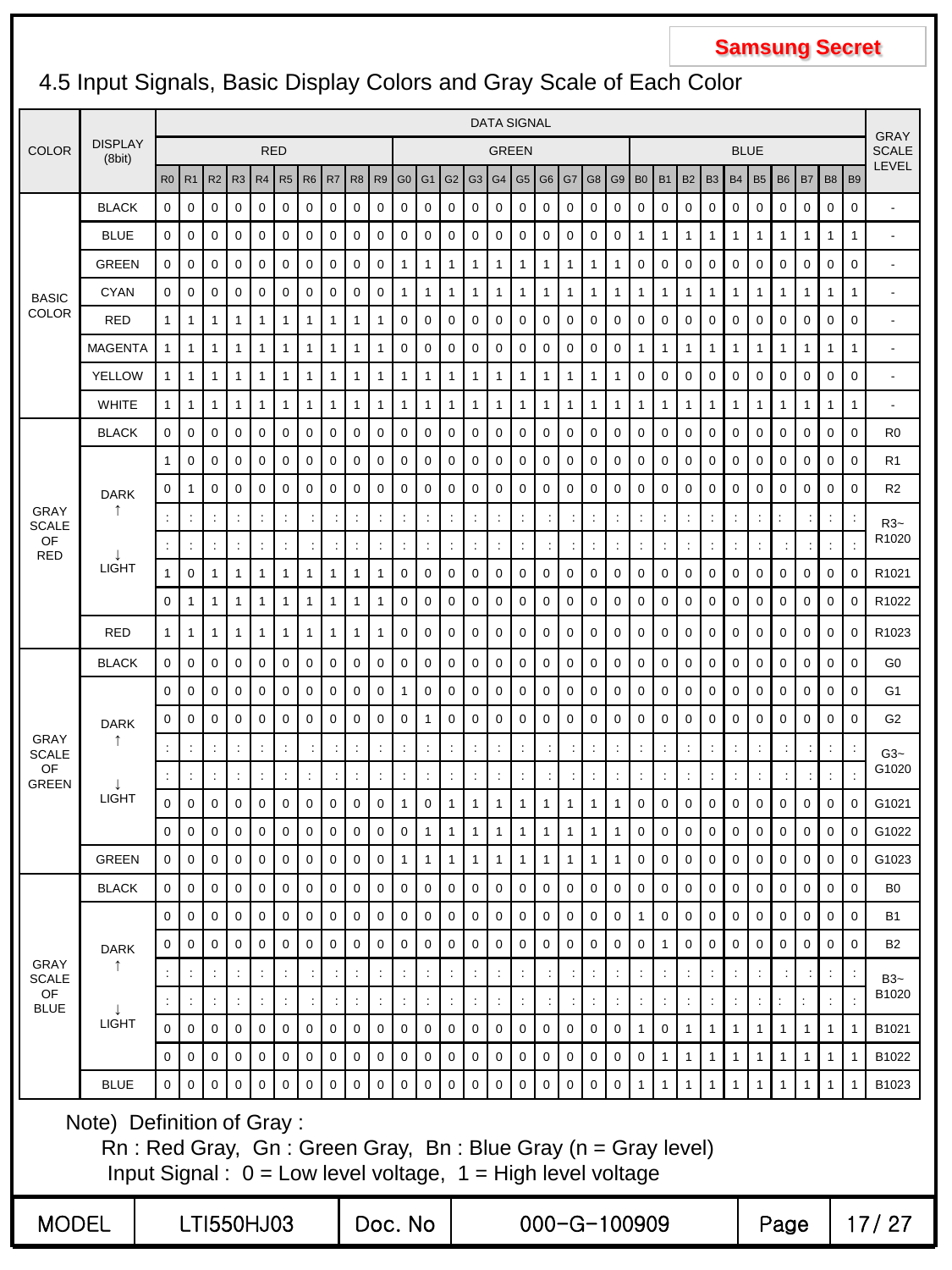## **5. Interface Timing**

|  | 5.1 Timing Parameters (DE mode) |  |
|--|---------------------------------|--|
|--|---------------------------------|--|

| <b>SIGNAL</b> | <b>ITEM</b>                        | <b>SYMBOL</b>               | MIN.                         | TYP.  | MAX.                     | Unit          | <b>NOTE</b>              |
|---------------|------------------------------------|-----------------------------|------------------------------|-------|--------------------------|---------------|--------------------------|
| <b>Clock</b>  |                                    | 1/T <sub>C</sub>            | 240                          | 297.0 | 310                      | <b>MHz</b>    | -                        |
| Hsync         | Frequency                          | $F_{\rm H}$                 | 100                          | 135.0 | 140                      | <b>KHz</b>    | -                        |
| Vsync         |                                    | $F_V$                       | 90                           | 120.0 | 125                      | <b>Hz</b>     | $\overline{\phantom{a}}$ |
| Vertical      | Active<br><b>Display</b><br>Period | ${\sf T}_{{\sf V} {\sf D}}$ | $\overline{\phantom{a}}$     | 1080  | $\overline{\phantom{a}}$ | Lines         | $\overline{\phantom{a}}$ |
| Display Term  | Vertical<br>Total                  | $\mathsf{T}_{\mathsf{V}}$   | 1090                         | 1125  | 1380                     | Lines         | $\overline{\phantom{a}}$ |
| Horizontal    | Active<br><b>Display</b><br>Period | T <sub>HD</sub>             | $\qquad \qquad \blacksquare$ | 1920  | $\blacksquare$           | <b>Clocks</b> | -                        |
| Display Term  | Horizontal<br>Total                | Т <sub>н</sub>              | 2092                         | 2200  | 2350                     | clocks        | -                        |

Note) This product is DE mode. But the Hsync & Vsync signal must be inputted

- (1) Test Point : TTL control signal and CLK at LVDS Tx input terminal in system
- (2) Internal  $VDD = 3.3V$
- (3) Spread spectrum
	- Modulation rate (max) :  $\pm$  1.5 %
	- Modulation Frequency : under 100KHz

### 5.2 LVDS Input Data Characteristics

|            | <b>ITEM</b>                       | <b>SYMBOL</b>     | Min.   | Typ. | Max. | <b>UNIT</b> | <b>NOTE</b> |
|------------|-----------------------------------|-------------------|--------|------|------|-------------|-------------|
| Input Data |                                   | <sup>t</sup> rsrm |        |      | 450  | ps          |             |
| Position   | $F_{IN}$ =78MHz                   | <sup>L</sup> RSLM | $-450$ | -    |      | ps          |             |
|            | Input common mode voltage         | $V^{\text{CM}}$   | 0.3    | -    | 1.8  |             |             |
|            | <b>Differential Input Voltage</b> | $ V_{ID} $        | 200    | 350  | 600  | mV          |             |

Note) When the skew is measured the Spread Spectrum should be 0%

| <b>MODEL</b> | LTI550HJ03 | Doc. No | 000-G-100909 | Page | 18/27 |
|--------------|------------|---------|--------------|------|-------|
|              |            |         |              |      |       |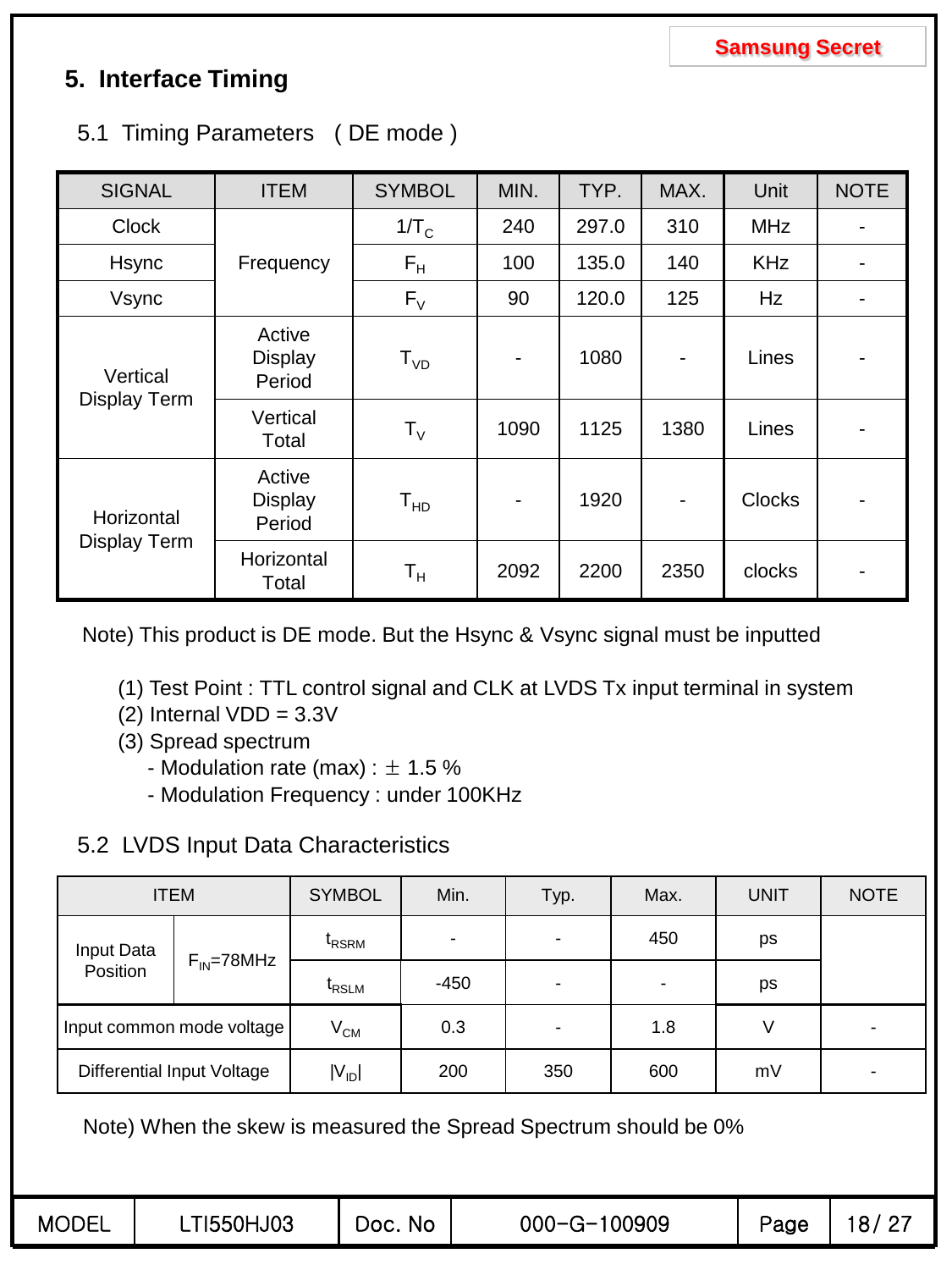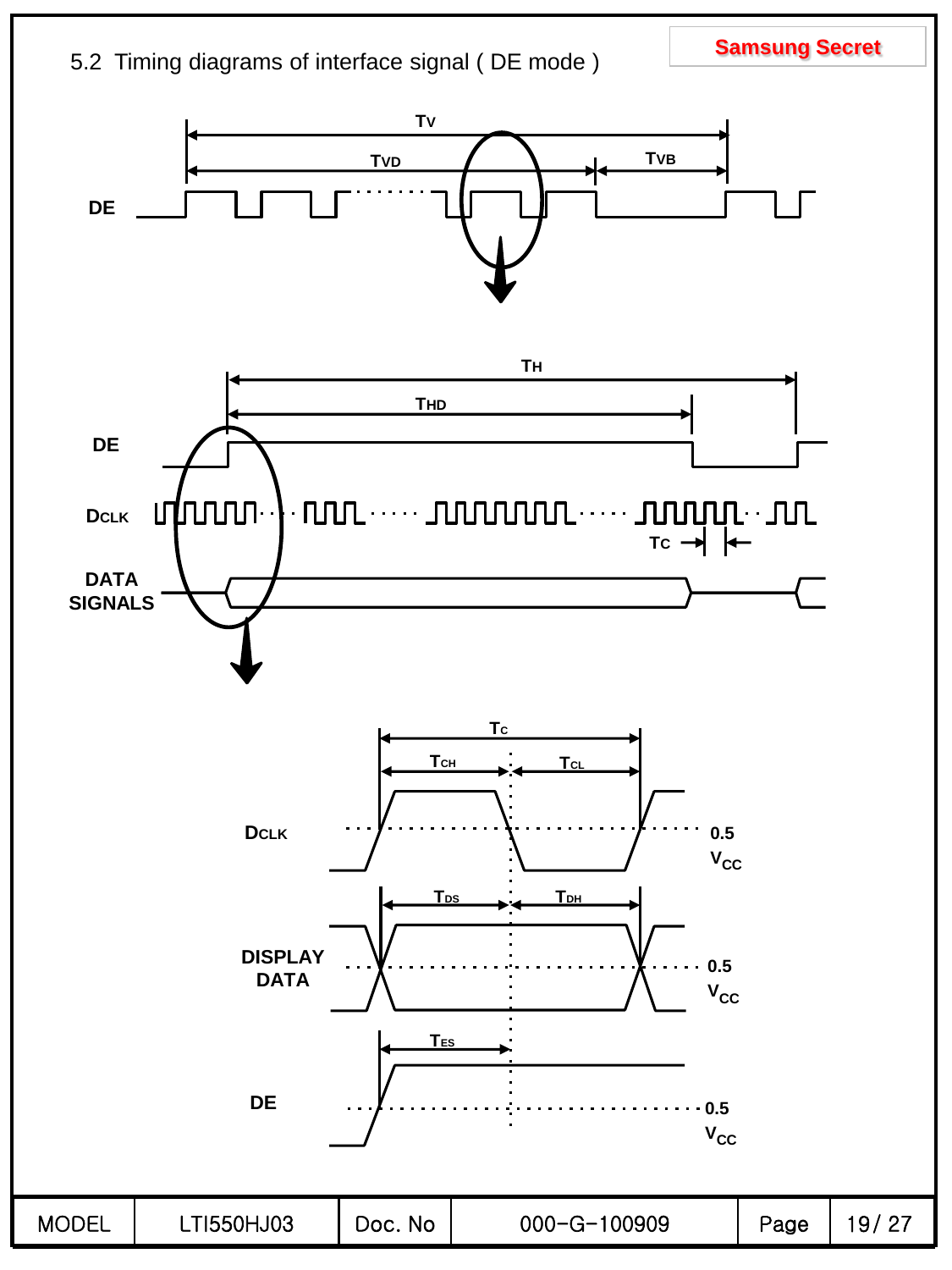## **Samsung Secret** 5.3 Power ON/OFF Sequence

### To prevent a latch-up or DC operation of the LCD Module, the power on/off sequence should be as the diagram below.

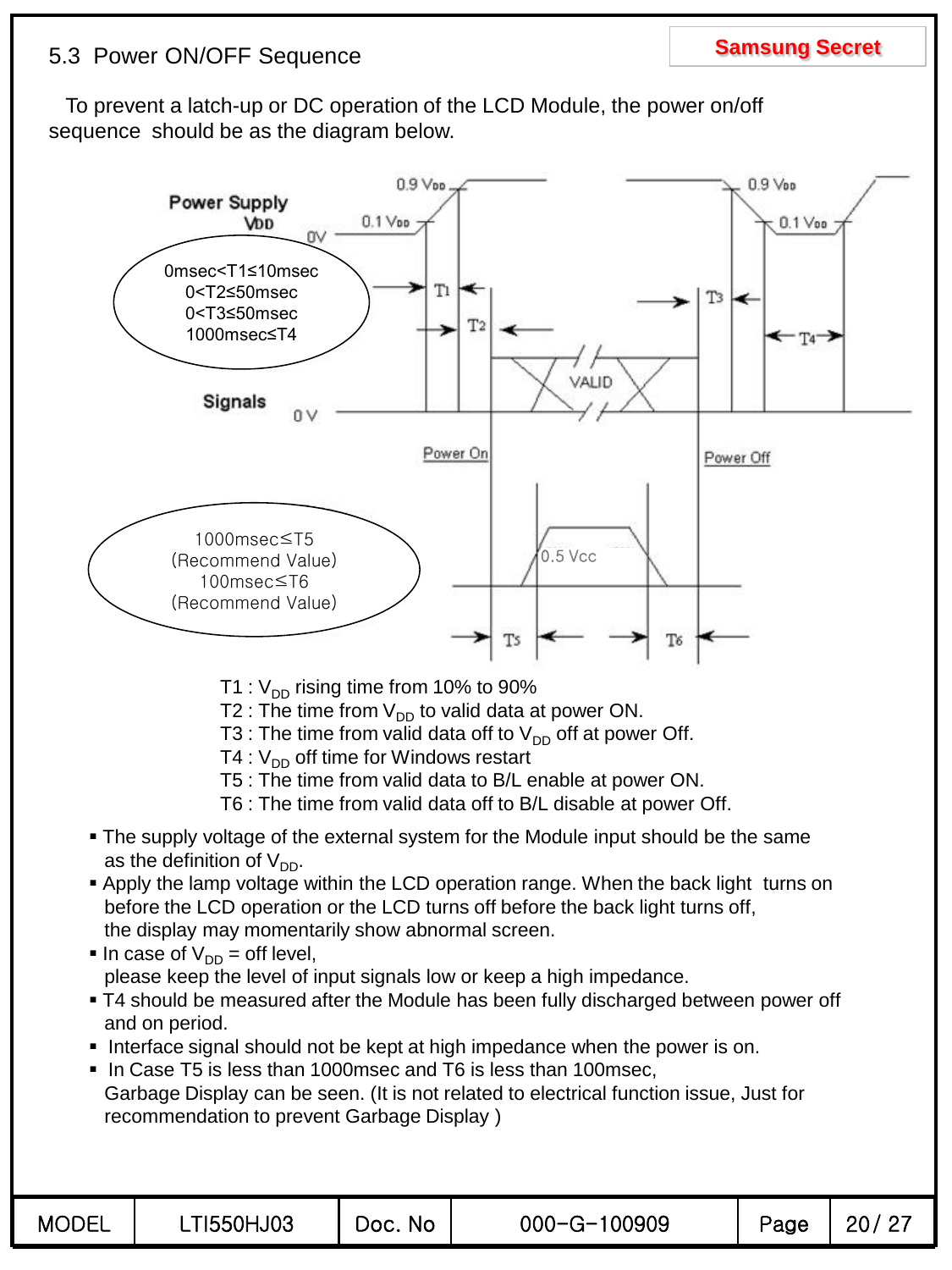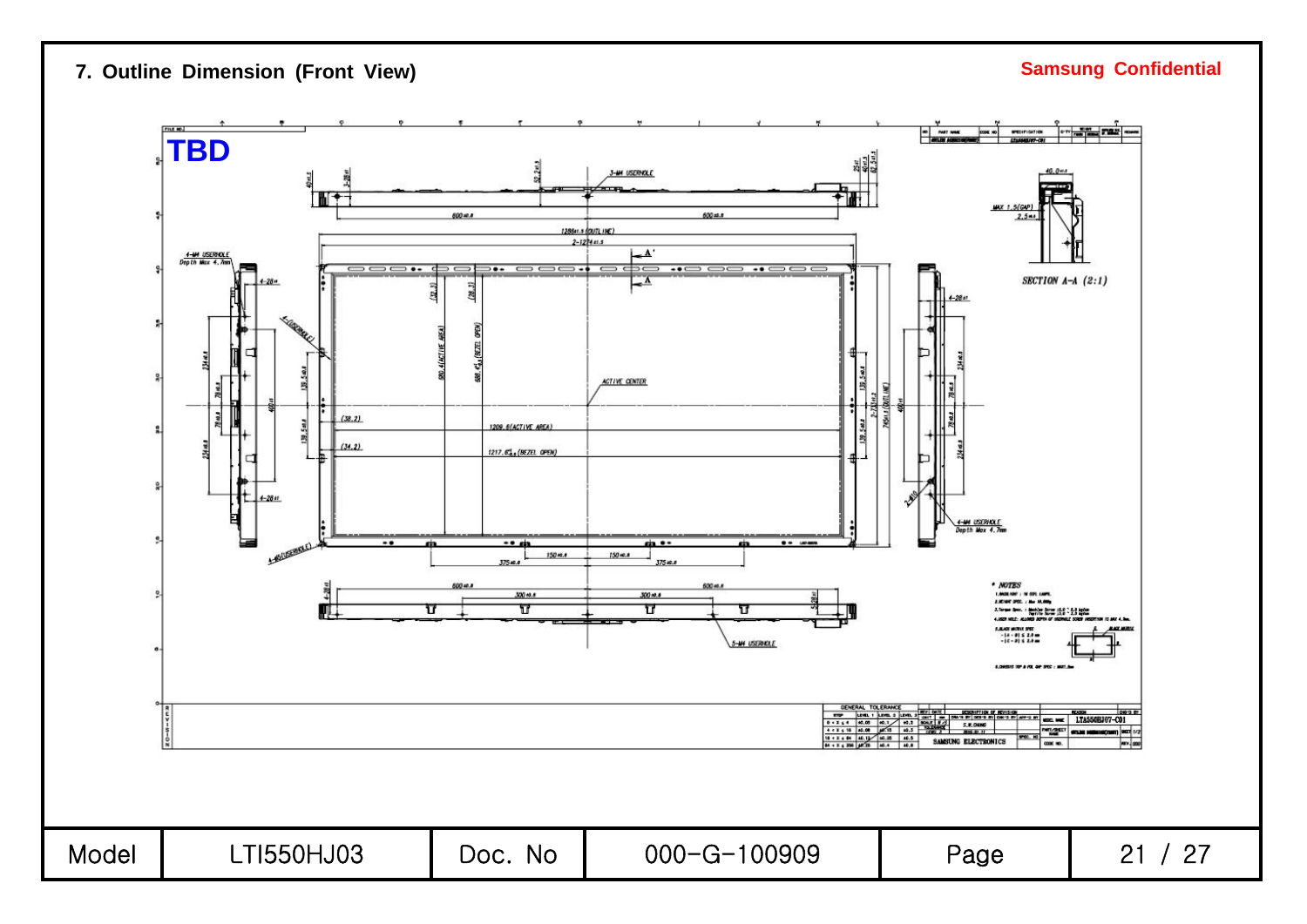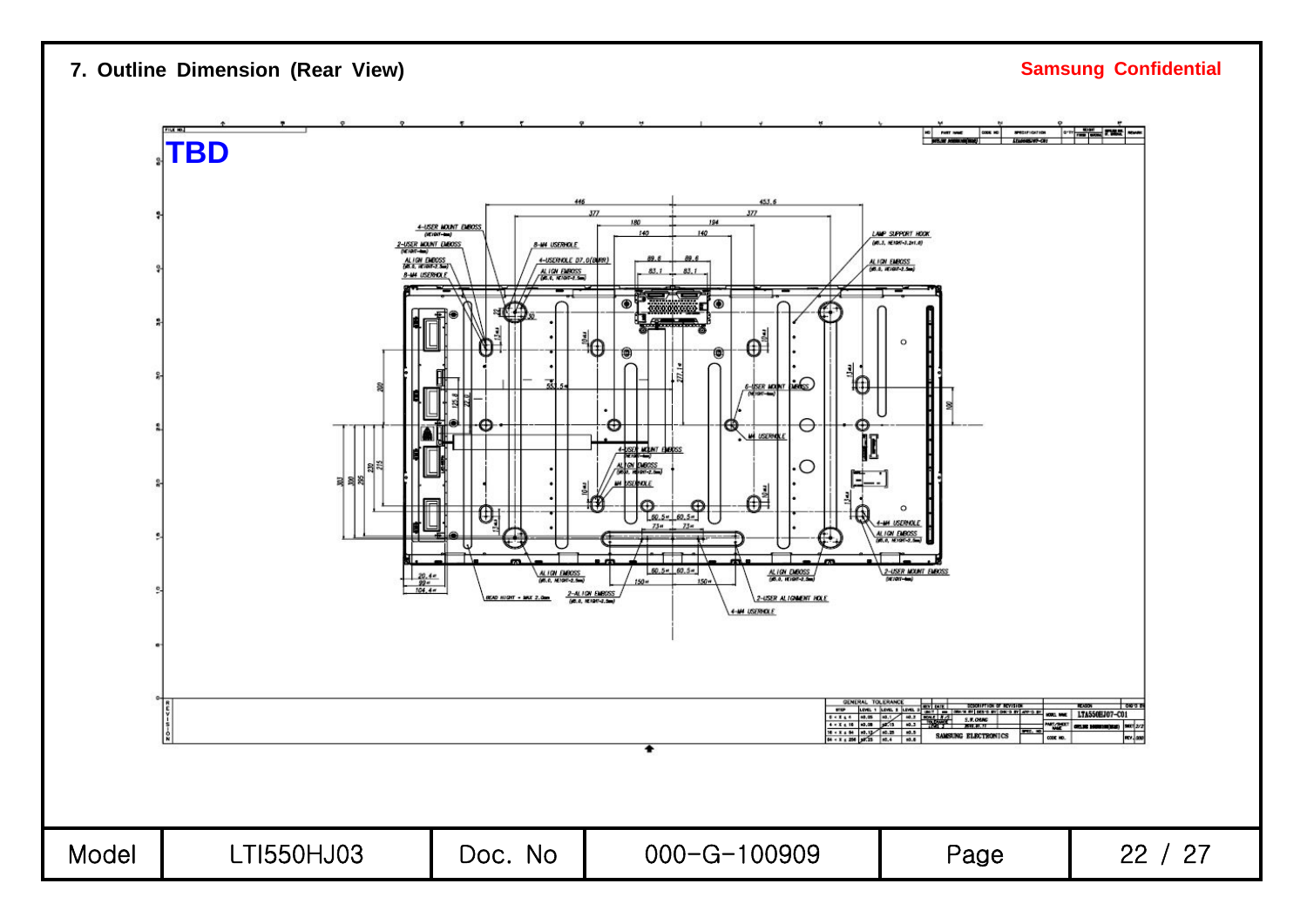## **7. PACKING**

- 7.1 CARTON (Internal Package)
- (1) Packing Form
	- Corrugated fiberboard box and corrugated cardboard as shock absorber
- (2) Packing Method



## 7.2 Packing Specification

|                                       | <b>Item</b>                   | <b>Specification</b>            | <b>Remark</b>                                                                                                                                                                 |       |  |  |  |
|---------------------------------------|-------------------------------|---------------------------------|-------------------------------------------------------------------------------------------------------------------------------------------------------------------------------|-------|--|--|--|
|                                       | <b>LCD Packing</b>            | 9 ea / (Packing-<br>Pallet Box) | 1. 162 kg / LCD (9ea)<br>2. 13.4 Kg / Cushion-pallet (2ea)<br>3. 10.5 Kg / Packing-Pallet Box (1ea)<br>4. Cushion-pallet Material: EPS<br>5. Packing-Pallet Box Material: DW4 |       |  |  |  |
|                                       | Pallet                        | 1Box / Pallet                   | 1. Pallet weight $= 10$ kg                                                                                                                                                    |       |  |  |  |
|                                       | <b>Packing Direction</b>      | Vertical                        |                                                                                                                                                                               |       |  |  |  |
|                                       | <b>Total Pallet Size</b>      | $H \times V \times$ height      | $1475mm(H)$ x 1150mm(V) x 995mm(height)                                                                                                                                       |       |  |  |  |
|                                       | <b>Total Pallet</b><br>Weight | 195.9 kg                        | Pallet(10kg) + Module (162 kg) + Cushion<br>$(up + bottom = 13.4kg) + Pallet-BOX(10.5kg))$                                                                                    |       |  |  |  |
| <b>MODEL</b><br>LTI550HJ03<br>Doc. No |                               | $000 - G - 100909$              | Page                                                                                                                                                                          | 23/27 |  |  |  |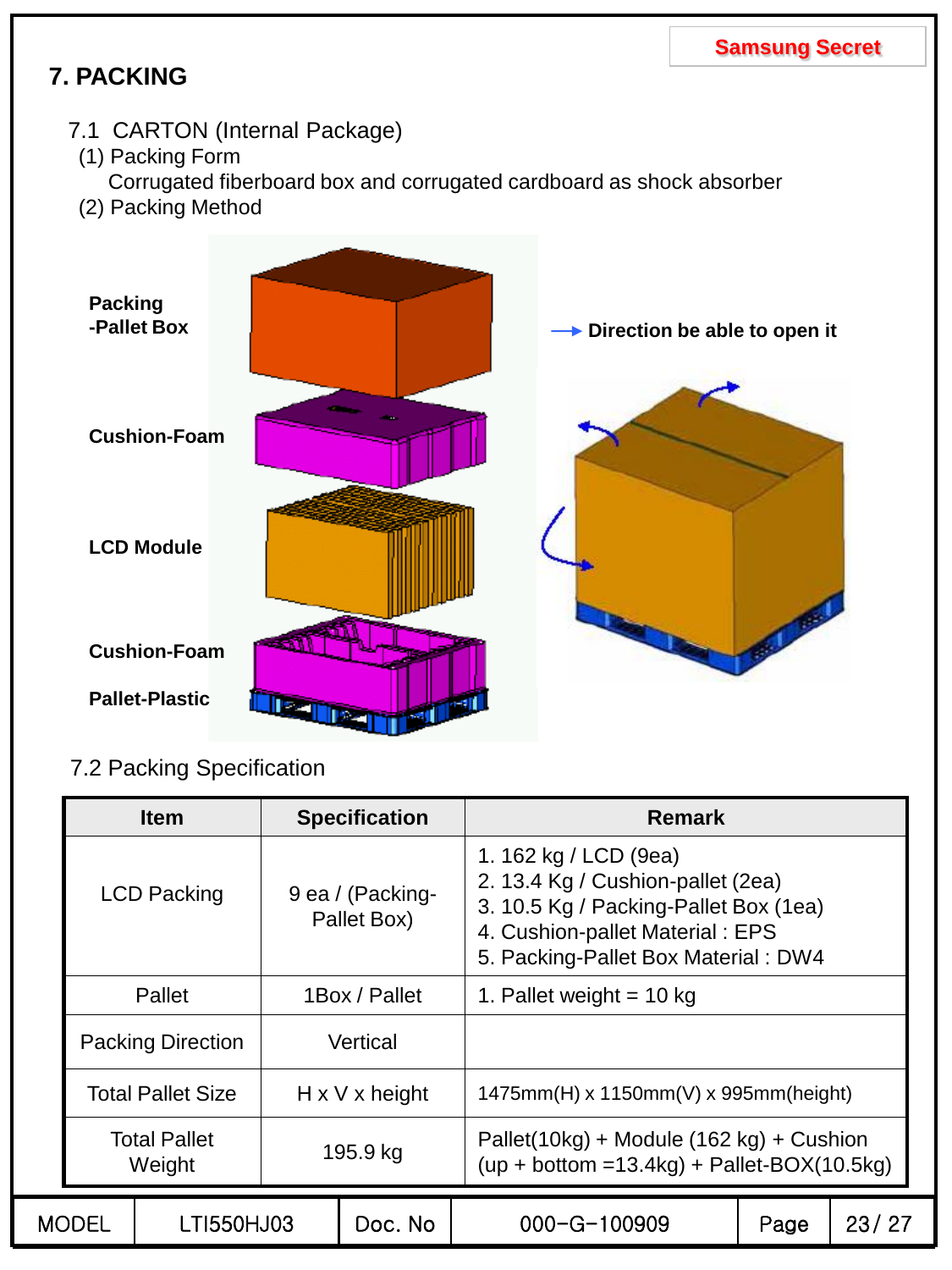## **8. MARKING & OTHERS**

A nameplate bearing followed by is affixed to a shipped product at the specified location on each product.

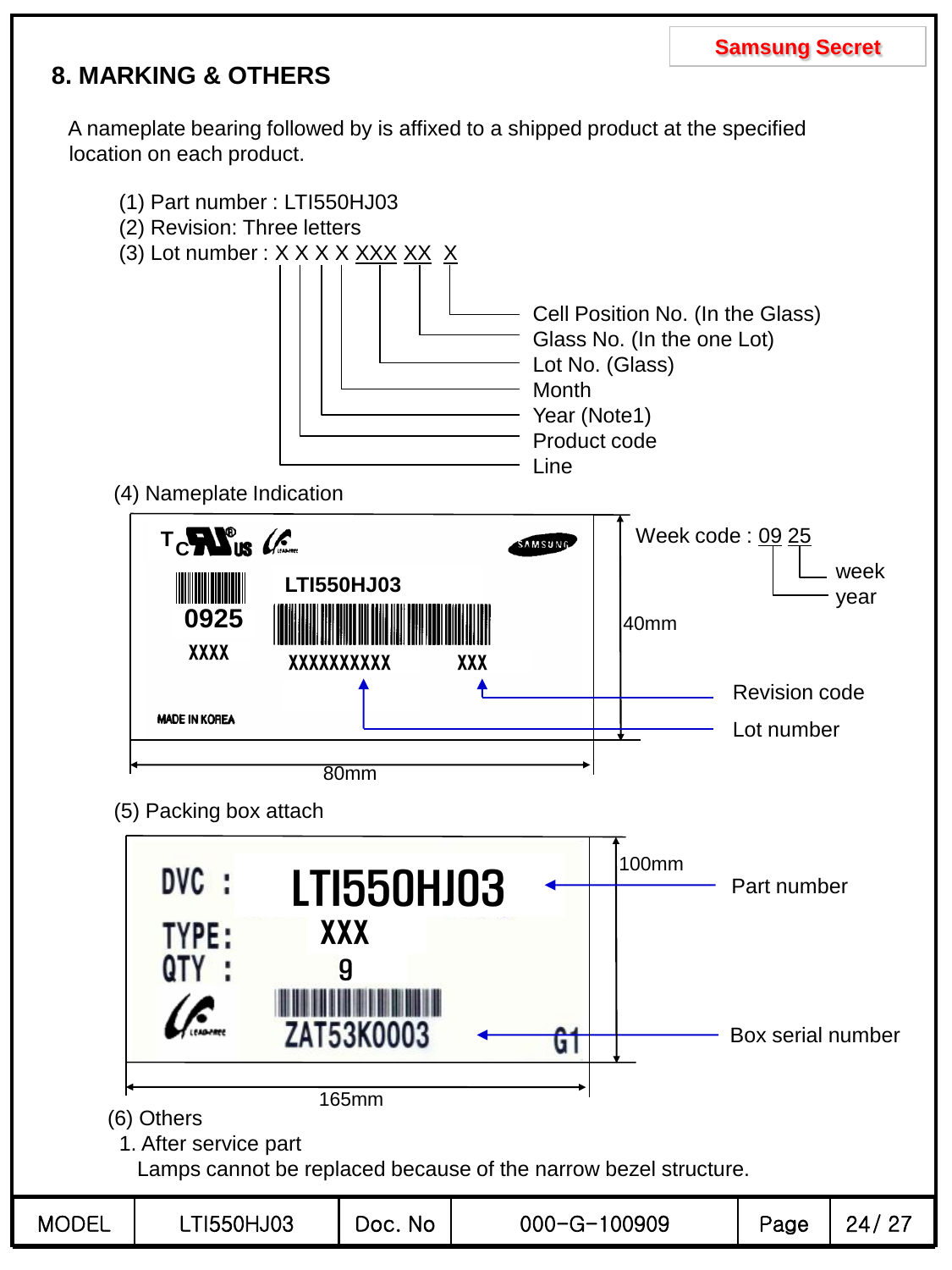### **9. General Precautions Samsung Secret Samsung Secret**

### 9.1 Handling

- (a) When the Module is assembled, it should be attached to the system firmly using all mounting holes. Be careful not to twist and bend the Module.
- (b) Because the inverter use high voltage, it should be disconnected from power before it is assembled or disassembled.
- (c) Refrain from strong mechanical shock and / or any force to the Module. In addition to damage, this may cause improper operation or damage to the Module and CCFT back light.
- (d) Note that polarizers are very fragile and could be damage easily. Do not press or scratch the surface harder than a HB pencil lead.
- (e) Wipe off water droplets or oil immediately. If you leave the droplets for a long time, staining or discoloration may occur.
- (f) If the surface of the polarizer is dirty, clean it using absorbent cotton or soft cloth.
- (g) Desirable cleaners are water, IPA(Isopropyl Alcohol) or Hexane. Do not use Ketone type materials(ex. Acetone), Ethyl alcohol, Toluene, Ethyl acid or Methyl chloride. It might permanent damage to the polarizer due to chemical reaction.
- (h) If the liquid crystal material leaks from the panel, it should be kept away from the eyes or mouth . In case of contact with hands, legs or clothes, it must be washed away with soap thoroughly.
- (i) Protect the module from Electrostatic discharge. Otherwise the ASIC IC or semiconductor would be damaged.
- (j) Use finger-stalls with soft gloves in order to keep display clean during the incoming inspection and assembly process.
- (k) Do not disassemble the Module.
- (l) Do not disassemble shield case of inverter & LVDS board
- (m) Do not connect N.C pins. (Samsung internal use only)
- (n) Protection film for polarizer on the Module should be slowly peeled off just before use so that the electrostatic charge can be minimized. Must put on antistatic glove while handling a module
- (o) Pins of I/F connector should not be touched directly with bare hands.

| <b>MODEL</b> | LTI550HJ03 | Doc. No | $000 - G - 100909$ | Page | 25/27 |
|--------------|------------|---------|--------------------|------|-------|
|--------------|------------|---------|--------------------|------|-------|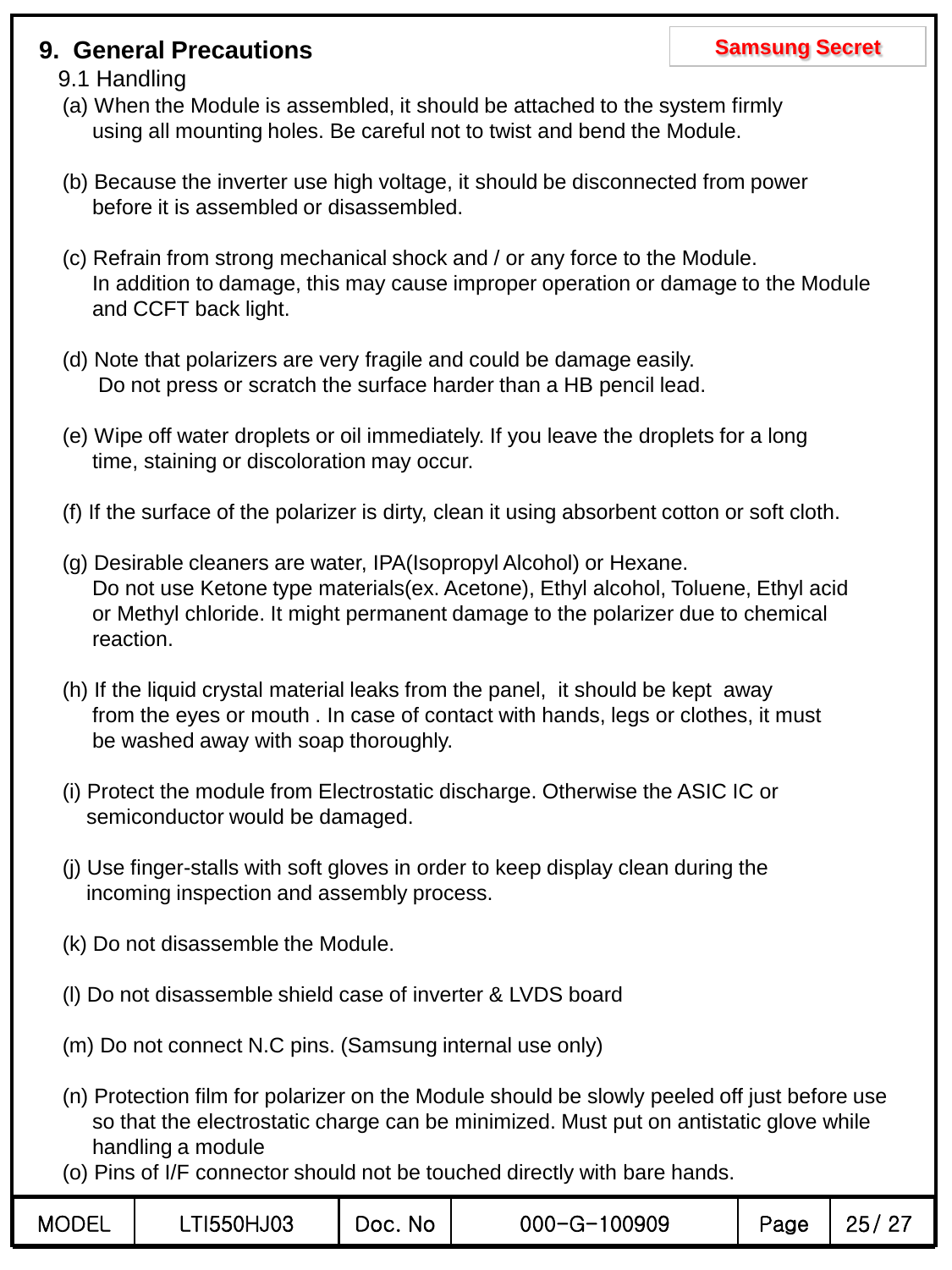### 9.2 Storage

- (a) Do not leave the Module in high temperature, and high humidity for a long time. It is highly recommended to store the Module with temperature from 0 to 35℃ and relative humidity of less than 70%.
- (b) Do not store the TFT-LCD Module in direct sunlight.
- (c) The Module should be stored in a dark place. It is prohibited to apply sunlight or fluorescent light in storing.

### 9.3 Operation

- (a) Do not connect or disconnect the Module in the "Power On" condition.
- (b) Power supply should always be turned on/off by the "Power on/off sequence"
- (c) Module has high frequency circuits. Sufficient suppression to the electromagnetic interference should be done by system manufacturers. Grounding and shielding methods may be important to minimize the interference.
- (d) The cable between the back light connector and its inverter power supply should be connected directly with a minimized length. A longer cable between the back light and the inverter may cause lower luminance of lamp(CCFT) and may require higher startup voltage(Vs).
- 9.4 Operation Condition Guide
	- (a) The LCD product should be operated under normal conditions. Normal condition is defined as below;
		- Temperature : 20±15℃
		- Humidity :  $55\pm20\%$
		- Display pattern : continually changing pattern (Not stationary)
	- (b) If the product will be used in extreme conditions such as high temperature, humidity, display patterns or operation time etc.., It is strongly recommended to contact SEC for Application engineering advice. Otherwise, its reliability and function may not be guaranteed. Extreme conditions are commonly found at Airports, Transit Stations, Banks, Stock market, and Controlling systems.